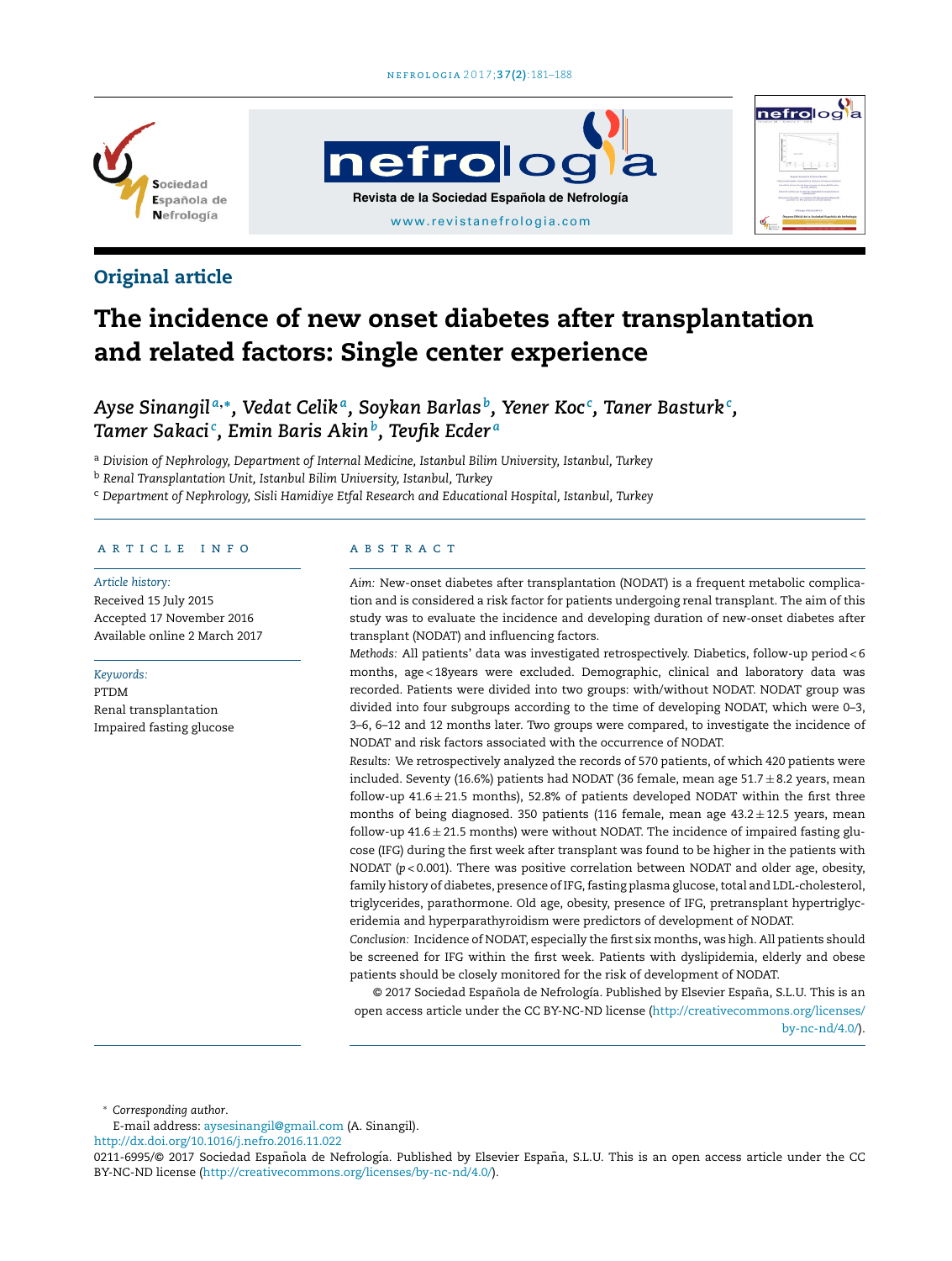### *Palabras clave:*

DMPT Trasplante renal Alteración de la glucemia en ayunas

## Incidencia de diabetes postrasplante de nueva aparición y factores relacionados: experiencia de un único centro

### r e s u m e n

*Objetivo:* La diabetes postrasplante de nueva aparición (NODAT, *new-onset diabetes after transplantation*) es una complicación metabólica frecuente y se considera un factor de riesgo para los pacientes a los que se ha realizado un trasplante renal. El objetivo de este estudio fue evaluar la incidencia y la duración del desarrollo de NODAT y los factores que influyen en ello.

*Métodos:* Se estudiaron los datos de todos los pacientes de manera retrospectiva. Se excluyó a los diabéticos, a los pacientes con un período de seguimiento inferior a 6 meses y a aquellos con menos de 18 años. Se registraron los datos demográficos, clínicos y de laboratorio. Se dividió a los pacientes en 2 grupos: con/sin NODAT. El grupo con NODAT se dividió en 4 subgrupos de acuerdo con el momento en que desarrollaron NODAT, que fueron 0-3, 3-6, 6-12 y 12 meses más tarde. Se compararon los 2 grupos para analizar la incidencia de NODAT y los factores de riesgo asociados con la aparición de NODAT.

*Resultados:* Se analizaron retrospectivamente los registros de 570 pacientes, de los cuales se incluyó a 420 pacientes. Un total de 70 pacientes (16,6%) presentaron NODAT (36 mujeres, con media de edad de 51,7 $\pm$ 8,2 años y un seguimiento medio de 41,6 $\pm$ 21,5 meses). El 52,8% de los pacientes desarrollaron NODAT durante los 3 primeros meses tras el diagnóstico. Otros 350 pacientes (116 mujeres, con una media de edad de 43,2 $\pm$ 12,5 años y un seguimiento medio de 41,6  $\pm$  21,5 meses) no presentaron NODAT. Se encontró que la incidencia de la alteración de la glucemia en ayunas (IFG, *impaired fasting glucose*) durante la primera semana después del trasplante fue mayor en los pacientes con NODAT (p < 0,001). Hubo correlación positiva entre NODAT y edad avanzada, obesidad, antecedentes familiares de diabetes, IFG, glucemia plasmática en ayunas, colesterol total y colesterol-LDL, triglicéridos y hormona paratiroidea. Edad avanzada, obesidad, IFG, hipertrigliceridemia e hiperparatiroidismo pretrasplante fueron factores predisponentes a desarrollar NODAT. *Conclusión:* La incidencia de NODAT, especialmente durante los primeros 6 meses, fue alta.

Se tuvo que examinar a todos los pacientes en busca de IFG durante la primera semana. Se debe controlar estrechamente el riesgo de desarrollar NODAT en pacientes con dislipidemia, ancianos y obesos.

© 2017 Sociedad Española de Nefrología. Publicado por Elsevier España, S.L.U. Este es un artículo Open Access bajo la licencia CC BY-NC-ND [\(http://creativecommons.org/licenses/](http://creativecommons.org/licenses/by-nc-nd/4.0/) [by-nc-nd/4.0/\)](http://creativecommons.org/licenses/by-nc-nd/4.0/).

# Introduction

The survival time of renal transplant recipients has gradually increased because of the improved survival rate during the perioperative period and enhancements in treatment with anti-rejection drugs<sup> $1-4$ </sup>; as a result, long-term complications and the quality of life of transplant recipients have recently received more attention.

Posttransplantation diabetes mellitus (PTDM) is a serious and frequent metabolic complication after a renal transplant and is officially considered a risk factor for patients undergoing renal transplantation.[5](#page-5-0) PTDM severely affects the quality of life and long-term survival rate of renal transplant recipients.[6–9](#page-5-0)

Variable rates in the prevalence of PTDM after kidney transplantation were reported in many studies. $10,11$  Porrini et al. $12$ reported the prevalence of PTDM was 27, 21, 21 and 30%, at 3, 12, 24 and 36 months, respectively.

The variation in the reported incidence may be due in part to the lack of a standard definition of the condition, the duration of follow-up, the presence of both modifiable and non-modifiable risks factors, and the type of organ transplants.<sup>[13](#page-6-0)</sup>

The aim of this study was to investigate the frequency of development of PTDM among the renal transplant patients in our center, to determine the characteristics of the patients with PTDM and the duration of PTDM diagnosis and to evaluate the risk factors for PTDM.

## Materials and methods

#### *Patients' characteristics*

In this retrospective study, we included all adult kidney allograft recipients at the Division of Nephrology and the Transplantation Unit of Istanbul Bilim University, between February 2005 and February 2014. Exclusion criteria were known history of diabetes, age under 18 years at the time of transplantation, multiorgan transplantation, follow up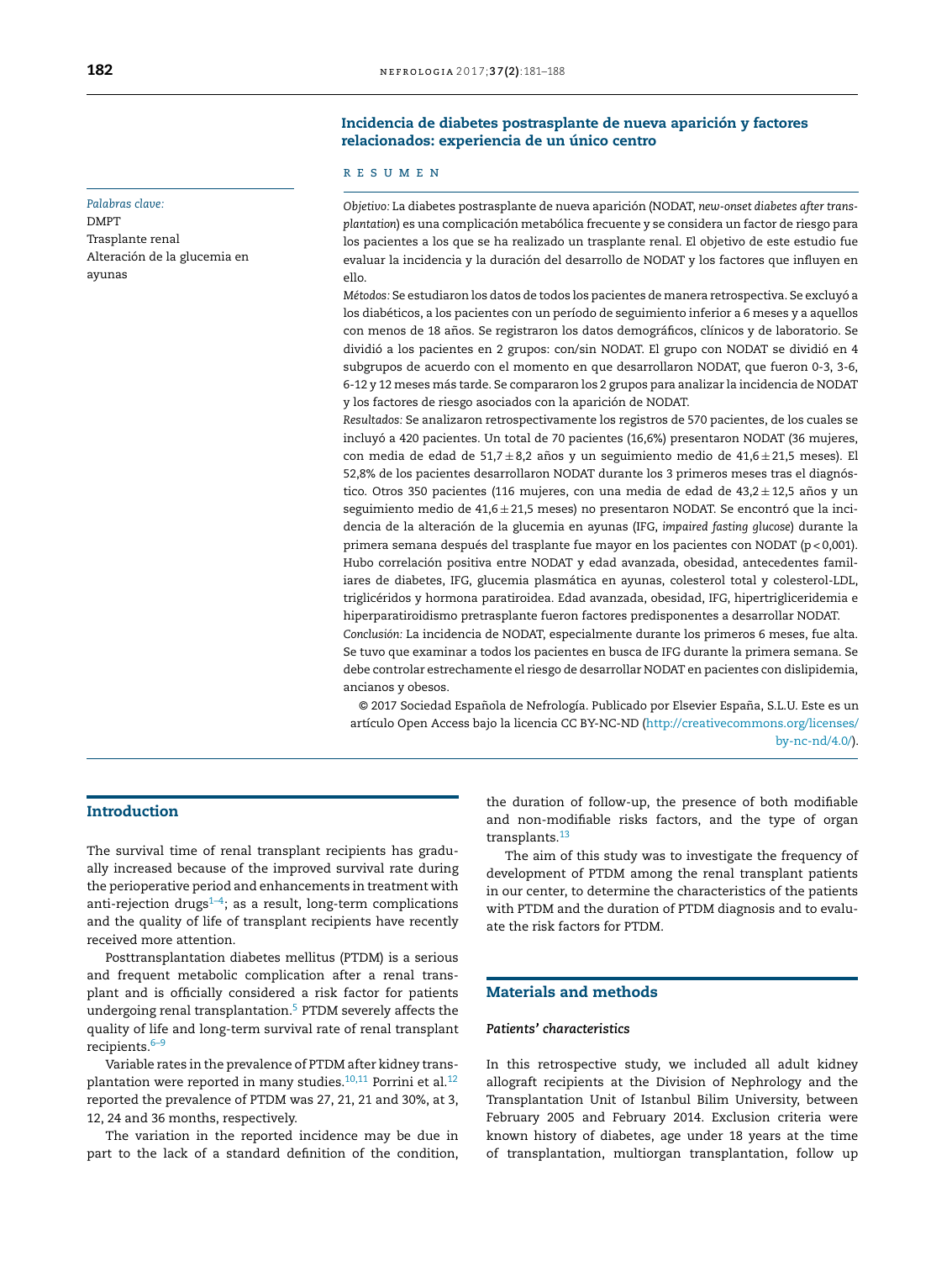Demographic characteristics such as age, gender, body mass index (BMI), etiologies of primary renal disease, history of dialysis, type of renal transplantation (living or deceased), degrees of related living donors, pharmacologic therapy (induction and maintenance therapy) family history of diabetes and follow-ups were recorded from the patients' medical charts.

Detailed clinical history, pretransplant parameters, fasting plasma glucose (FPG), total cholesterol (T.Chol), triglycerides (TG), high-density lipoprotein cholesterol (HDL-Chol), lowdensity lipoprotein cholesterol (LDL-C), intact parathormone (iPTH), impaired fasting glucose (IFG) during the first week after transplantation, serum creatinine levels at discharge from hospital and at the last visit, acute rejection attacks and its treatments were also noted.

## *Definitions*

The diagnosis of PTDM was based on the following diagnostic criteria for diabetes proposed by international consensus meeting on posttransplantation diabetes mellitus in 2013; symptoms of diabetes i.e. polyuria, polydipsia, or unexplained weight loss plus random blood glucose  $\geq 200$  mg/dl or presence of fasting plasma glucose (FPG) of ≥126mg/dl, or second hour plasma glucose ≥200mg/dl during oral glucose tolerance test  $($ OGTT $)$ . $^{14}$  $^{14}$  $^{14}$ 

In addition, it was considered that PTDM developed when the patients used glucose lowering medications (insulin and/or oral hypoglycemic agents for >1mo) which were given by the nephrologist or endocrinologist at anytime during the study. Diagnosis was always confirmed by measuring FBG and/or HbA1c of these patients.

As OGTTs were time consuming and impractical in a large transplant program we did not use OGTTs routinely in our unit. We use OGTTs in specific cases such as with patients who had impaired fasting glucose within the first week after transplantation. OGTTs were performed after week six (meanly in week eight) depending on the transient hyperglycemia which was frequently seen in the first six weeks when intensive immunosuppressive therapy was used. Also, OGTTs were performed on the patients with body mass index (BMI)  $>$  30 kg/m<sup>2</sup> who had a family history of diabetes and the patients who were diagnosed with impaired fasting glucose at any time during the follow-up period.

OGTT detects the possibility of uncovering IGT which is a prediabetic condition. It is defined by a 2-h plasma glucose (2hPG) of 140–199mg/dl.

As this study was a retrospective analysis, the patients with transient hyperglycemia were not accepted as PTDM and these patients were included in non-PTDM group. In other words, the patients who were still diabetic and treated with antidiabetic agents on the day of the study were included in PTDM group.

HbA1c was certainly not used as a diagnostic criterion in the first three months after transplantation. Then it was used as a diagnostic criterion in combination with elevated FBG level.

PTDM group was divided to four subgroups according to the time of developing PTDM such as, the first 3 months, 3–6 months, 6–12 months and 12 months after renal transplantation. Patients and laboratory characteristics of PTDM were compared with the patients who did not develop posttransplant diabetes, to investigate the incidence of PTDM and find out various risk factors associated with occurrence of PTDM.

#### *Immunosupression*

Induction therapy was given all patients. Immunosuppression comprised rabbit antithymocyte globuline (ATG) or IL-2 receptor monoclonal antibody (basiliximab) according to induction therapy, methylprednisolone (1000mg given intraoperatively, followed by sequential tapering to daily oral prednisone 30mg by one week, 10mg at one month and 5mg on the 12th week posttransplantation period), Mycophenolate-mofetil (MMF) or mycophenolate sodium (MMY) at  $2 \times 1000$  mg/d or  $2 \times 720$  mg/d postoperatively with dose adjustment for side effects, calcineurin inhibitors (CNI) (tacrolimus or cyclosporin-A started within 24h after surgery). Cyclosporin-A (CsA) was started at 8 mg/kg/day, Tacrolimus at 0.2mg/kg/day, and then adjusted according to total blood levels. Target CsA levels at 3 months were 150–250ng/ml and then tapered to 100–150ng/ml by 1 year. Target tacrolimus levels were 7-10 ng/ml in the three months, and then tapered to 4-7 ng/ml. The standard immunosuppressive protocol (maintenance therapy) mainly consists of triple therapy composed of steroids, a calcineurin inhibitor (cyclosporine or tacrolimus), and MMF/MMY.

#### *Statistical analysis*

Data were analyzed with SPSS software version 17.0 for windows. All continuous data were expressed as  $mean \pm SD$ and were analyzed by unpaired t test. Categorical data were expressed as number (percentage) and were analyzed by  $\chi^2$ test. Univariate vs multivariate logistic regression analysis were done to evaluate odds ratio of various parameters associated with increased risk of PTDM among study population. *p* value of <0.05 was considered as statistically significant.

## Results

We retrospectively analyzed the records of 570 patients who underwent a renal transplantation at Istanbul Bilim University, School of Medicine, from 2005 to 2014. The following patients were excluded: 4 patients whose age were under 18, 55 patients whose follow-up period less than 6 months, 3 patients who underwent 2 or more renal transplants, and 88 patients who were diabetic before surgery. The data of the remaining 420 non-diabetic patients who underwent a renal transplant for the first time and had a renal graft survival time of more than 6 months, were included for analysis. Totally 420 patients (152 female; mean age was  $44.5 \pm 12.3$ ) had an average follow-up time of 42.2  $\pm$  21.8 months years until the endpoints of follow-up.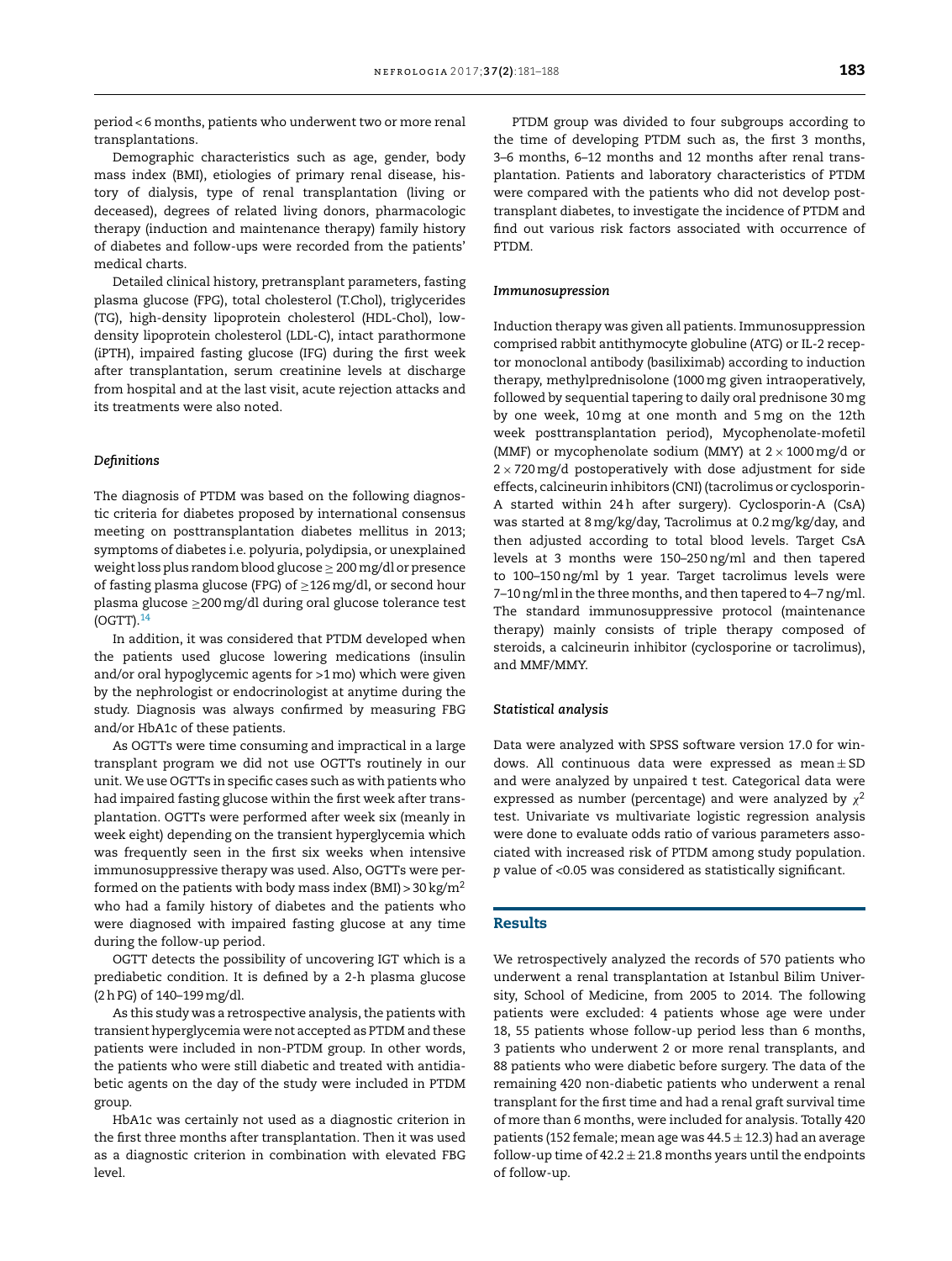| Table 1 - Demographic and laboratory parameters of PTDM and non-PTDM patients. |                           |                  |         |
|--------------------------------------------------------------------------------|---------------------------|------------------|---------|
|                                                                                | PTDM (n:70)               | Non-PTDM (n:350) | p       |
| Pretransplant variables                                                        |                           |                  |         |
| Age, years                                                                     | 51.7 $(8.2)$ <sup>*</sup> | 43.2(12.5)       | < 0.001 |
| Sex, male/female                                                               | 34/36                     | 234/116          | 0.004   |
| Body mass index, $kg/m2$                                                       | 27.4(4.1)                 | 24(4.3)          | < 0.001 |
| Time on dialysis, months                                                       | 58.1 (48.9)               | 31.1(36.7)       | 0.07    |
| Family history of diabetes mellitus, %                                         | 11.7                      | 0.6              | < 0.001 |
| Hepatitis B virus, positive                                                    | 5                         | 13               | 0.19    |
| Hepatitis C virus, positive                                                    | $\Omega$                  | 13               | 0.10    |
| Pretransplant fasting blood glucose, mg/dl                                     | 93.5 (10.9)               | 90.3(9.0)        | 0.008   |
| Prettansplant T.Cholesterol, mg/dl                                             | 214(57)                   | 191 (42)         | < 0.001 |
| Pretransplant LDL-Cholesterol, mg/dl                                           | 120 (40)                  | 107(34)          | 0.006   |
| Pretransplant triglyceride, mg/dl                                              | 257 (155)                 | 192 (96)         | < 0.001 |
| Pretransplant parathormone, pg/ml                                              | 626 (268)                 | 387 (173)        | < 0.001 |
| Posttransplant variables                                                       |                           |                  |         |
| Follow-up period, months                                                       | 45 (23.2)                 | 41.6(21.5)       | 0.24    |
| Presence of IFG during the first week after transplantation, %                 | 67.1                      | 8.0              | < 0.001 |
| Serum creatinine level, mg/dl                                                  | 1.0(0.3)                  | 1.0(0.3)         | 0.63    |
| Acute rejection attacts, %                                                     | 2.9                       | 5.7              | 0.32    |
| Use of tacrolimus, %                                                           | 82.9                      | 86.3             | 0.45    |
| Use of mTOR inhibtors, %                                                       | 12.9                      | 9.1              | 0.37    |
| Standard deviation.                                                            |                           |                  |         |

Seventy (16.6%) of total patients had onset of PTDM, of them 36 were female. Mean age was  $51.7 \pm 8.2$  years, mean BMI was  $27.4 \pm 4.1 \,\mathrm{kg/m^2}$  and mean follow-up time was  $45 \pm 23.2$ months. 37 of these cases (52.8%) developed PTDM within the first three months, 11 of them (15,7%) developed during the 3–6 months, 4 of them (5.7%) developed during 6–12 months and 18 of them (25.8%) developed PTDM 12 months later after renal transplantation. During the follow-up period, 3 patients died with functioning graft, 10 patients had transferred dialysis due to graft loss, 8 patients were followed in other centers and remaining 49 patients were followed in our unit.

Remaining 350 patients were non-PTDM. 116 of these were female, mean age was  $43.2 \pm 12.5$  years, mean BMI was  $24 \pm 4.3$  kg/m<sup>2</sup> and mean follow-up time was  $41.6 \pm 21.5$ months. Compared with the non-PTDM group, the PTDM group was older, had higher body mass index values, and had higher proportions of female patients (*p* < 0.001, <0.001 and 0.004, respectively). Follow-up period was similar between the two groups (*p* = 0.24). During the follow-up period, 15 patients died with functioning graft, 30 patients had transferred dialysis due to graft loss, 25 patients were followed in other centers and remaining 280 patients were followed in our unit.

The most common causes of primary renal failure were chronic glomerulonephritis and cyctic renal diseases in each groups (*p* = 0.54). While 88.6% of PTDM group received dialysis treatment before transplantation for a period of  $58.1 \pm 48.9$ months; that was 90.6% in non-PTDM group, for a period of  $31.1 \pm 36.7$  months. History of dialysis and duration of this therapy were similarly found between patients with PTDM and non-PTDM (*p* = 0.07). While 11.7% of PTDM group had a family history of diabetes, only 0.6% of other group had a family history of diabetes (*p* < 0.001).

Eight patients had cadaveric kidneys in PTDM group, live donor transplant were performed in 62 patients, [75.8% firstdegree relatives (mother, father, siblings, childrens), 8.1% second degree relatives (grandparents, grandmother, uncle, etc.) and remaining 16.1% patients unrelated donor]. In the non-PTDM group 33 patients had cadaveric kidney and live donor transplant were performed in 317 patients (78.1% firstdegree relatives, 7.7% second degree relatives and 14.2% patients unrelated donor). There were no significant difference between two groups according to type of donor and degrees of related living donors (*p* = 0.64 and 0.91, respectively).

The patients' clinical and laboratory parameters are shown in Table 1. PTDM group had higher preoperative FPG and lipid profile (T.Chol and LDL-Chol and TG levels). IFG during the first week after transplantation was determined in 47 (67.1%) of PTDM developed patients and 28 (8%) in non-PTDM group (*p* < 0.001).

OGTTs were performed on a total of 94 patients (75 patients with IFG in the first week after transplantation, 9 patients with  $BMI \geq 30 \text{ kg/m}^2$  and had family history of diabetes, 10 patients with IFG during the follow-up period). Among these patients PTDM was diagnosed in 56 patients and IGT was diagnosed in 10 patients.

Five patients were hepatitis B virus (HBV) positive and none of them was hepatitis C (HCV) positive before transplantation in PTDM group. In non-PTDM group, 13 were HBV and 13 were HCV positive before transplant. Incidence of HBV and HCV were found similarly between two groups (*p* = 0.19 and 0.10).

As induction treatment, 29 patients received ATG and 41 patients received basiliximab (IL-2 receptor antagonist) in PTDM groups, whereas 160 patients received ATG and 190 patients received basiliximab (IL-2 receptor antagonist) in non-PTDM groups (*p* = 0.54). It was found that 82.9% of patients with PTDM, 86.3% of patients with non-PTDM used tacrolimus as calcineurin inhibitors while 87.1% and 92.3% of patients used MMF/MMY, respectively. The use of mTOR inhibitors was found 12.9% and 9.1% in both groups respectively. The ratio of using mTOR inhibitors, tacrolimus and cyclosporine were found similar in each group (*p*:0.37, 0.45 and 0.24, respectively).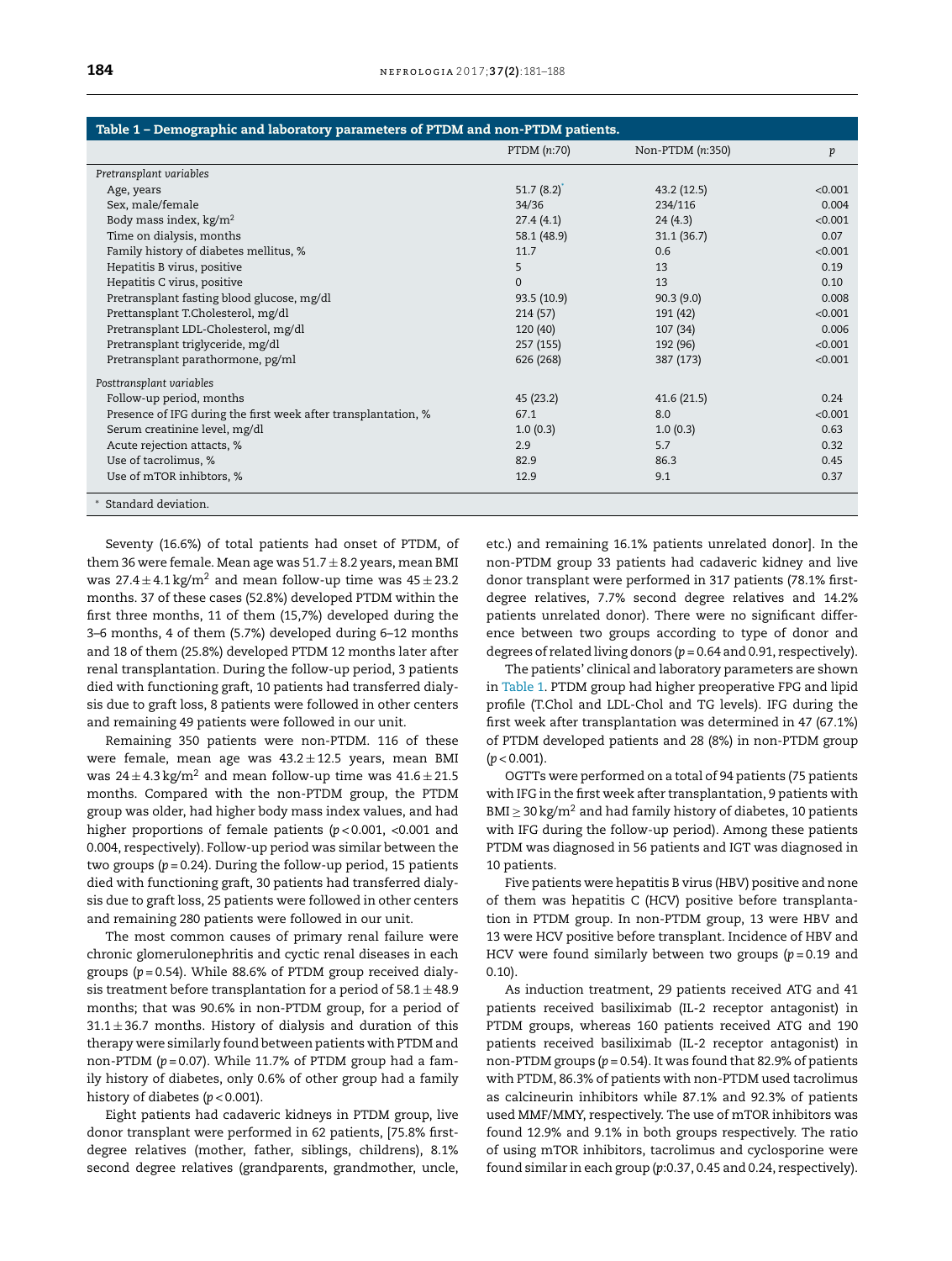| Table 2 – Multivariate logistic regression analysis.             |                    |                                         |  |
|------------------------------------------------------------------|--------------------|-----------------------------------------|--|
| Parameter                                                        | p                  | Odds Ratio (95%CI)                      |  |
| Age                                                              | 0.031              | $1.04(1.00-1.08)$                       |  |
| <b>BMI</b>                                                       | 0.045              | $1.10(1.00 - 1.21)$                     |  |
| Pretransplant<br>triglyceride (for every<br>100 mg/dl increased) | 0.02               | $1.46(1.06 - 2.02)$                     |  |
| Posttransplant IFG<br>Pretransplant PTH                          | < 0.001<br>< 0.001 | 19.95 (8.73-45.60)<br>$1.02(1.00-1.04)$ |  |

Maintenance therapy was found similar among groups (*p* > 0.05). 2.9% of patients in PTDM group and 5.7% of patients in non-PTDM group had acute rejection attacks during the follow-up period. Incidence of acute rejection attacks was similar between two groups  $(p=0.32)$ .

Older age, gender, high BMI, presence of IFG during the first week period after transplantation, presence of hypertriglyceride, hypercholesterolemia and hyperparathyroidism during the pretransplant period, presence of family history of diabetes were predictors of development of PTDM in univariate logistic regression analysis. Multivariete logistic regression analysis were shown in Table 2. Older age, high BMI, presence of IFG during the first week period after transplantation, presence of hypertriglyceride and hyperparathyroidism during the pretransplant period were predictors of development of PTDM in multivariate logistic regression analysis.

## Discussion

We observed an incidence of 16.6% of PTDM in our cohort. Development of PTDM was highest at the six months period following transplantation. Significant relationships were found between PTDM and presence of family history of diabetes, pretransplant glucose levels, hyperparathyroidism and dyslipidemia, presence of IFG during the first week period after transplantation. Older age, obesity, presence of IFG during the first week period after transplantation, presence of hypertriglyceridemia and hyperparathyroidism during the pre transplant period were predictors of development of PTDM. No association was observed between onset of PTDM and immunosuppressive treatment.

PTDM is a serious metabolic complication and is the major factor leading to dysfunction of the renal graft and patient death moreover, it is a risk factor for cardiovascular diseases in these patients. $15-17$  Several in-depth clinical and animal studies have been conducted to study the prevalence rate, risk factors, and pathogenesis of PTDM.[18–21](#page-6-0)

The true incremental incidence of diabetes occurs mainly during the first 6 months posttransplantation, when patients are treated with high doses of immunosuppression. There is a five-to sixfold higher incidence of new-onset of diabetes mellitus among transplant recipients during the first year after transplantation.[22](#page-6-0) In our study it was observed that more than half of the patients (52.8%) had diagnosis of PTDM in the first three months and also 68.5% of patients had PTDM during the six months period after transplantation.

The literature describes various modifiable and nonmodifiable risk factors for the development of PTDM.[23](#page-6-0) Non-modifiable risk factors include race, older age, male recipient, positive family history of diabetes, presence of certain HLA phenotypes, increasing HLA mismatches, deceased donor, presence of autosomal dominant polycystic kidney disease, and impaired pre-transplant FPG or OGTT. Modifiable risk factors are type of immunosuppressive therapy, obesity, male gender of donor, pre-transplant hypertriglyceridemia, HCV infection and cytomegalovirus (CMV) disease.<sup>[23](#page-6-0)</sup> In our study, older age, presence of hypertriglyceride, obesity, hyperparathyroidism during the pre transplant period, presence of IFG during the first week period after transplantation were established as the risk factors of PTDM.

Among the non-modifiable risk factors, age is considered as the strongest risk factor for the development of PTDM.<sup>[23,24](#page-6-0)</sup> A study by Cosio et al. $25$  that included 2078 allograft recipients, showed that individuals older than 45 were 2.9 times more likely to develop PTDM than those younger at the time of transplantation. Age increased the risk for development of diabetes 1.5-fold for every 10-year increase in age.<sup>[37,39](#page-6-0)</sup> In our study, older age was established as a risk factor of PTDM.

Obesity represents a modifiable risk factor and has been shown to be associated with the development of PTDM in many studies.[24,26,27](#page-6-0) Analysis of the USRDS database revealed that obesity, defined as a BMI of  $>$ 30 kg/m<sup>2</sup> is one of the strongest risk factors for PTDM (relative risk (RR) of 1.73,  $p < 0.0001$ ).<sup>[24,26](#page-6-0)</sup> Although some studies failed to demonstrate an association between obesity and the development of PTDM, obesity and its associated peripheric insulin resistance state is a known risk factor for type 2 diabetes. Shah et al. $^{28}$  $^{28}$  $^{28}$  also found that the risk of PTDM increased as BMI increased. Compared with patients with a BMI <25 kg/m<sup>2</sup>, the risk of developing PTDM was higher in patients with a BMI within the range of  $25-30 \text{ kg/m}^2$  (RR:1.51;  $p < 0.001$ ) and in patients with a BMI ≥30 kg/m<sup>2</sup> (RR:1.64;  $p$  < 0.001). In our study, obesity or being overweight were determined as risk factors of PTDM.

In this study we observed that pre-transplant TG levels were a risk factor for PTDM. Cosio et al. $29$  found that elevated triglyceride levels before transplantation correlated strongly with the development of PTDM in a retrospective analysis of 1811 renal transplant recipients. Porrini et al. $30$ also found that pretransplantation hypertriglyceridemia was a risk factor for PTDM in patients treated with tacrolimus as a primary immunosuppressant. Hypertriglyceridemia is strongly linked with insulin resistance, one of the two central pathophysiological defects of PTDM, which would explain why hypertriglyceridemia seems to be associated with an increased risk of PTDM.[31](#page-6-0)

We determined an association between PTDM and presence of IFG during the first week after transplantation and that was a risk factor of developed PTDM. IFG or IGT are strong pre-dictors for the development of PTDM.<sup>[5,32](#page-5-0)</sup> Cosio et al.<sup>[33](#page-6-0)</sup> showed that hyperglycemia during the first week after transplantation is the strongest predictor of PTDM at 1 year. In this study PTDM was present in 3% of patients who were euglycemic 1 week after transplantation, 14% of patients who had IFG 1 week after transplantation, and 50% of patients who had diabetes 1 week after transplantation, at 1 year.

Earlier studies reported that there was a high incidence of de novo hyperglycemia immediately after transplantation which can be associated with the exposure of pancreatic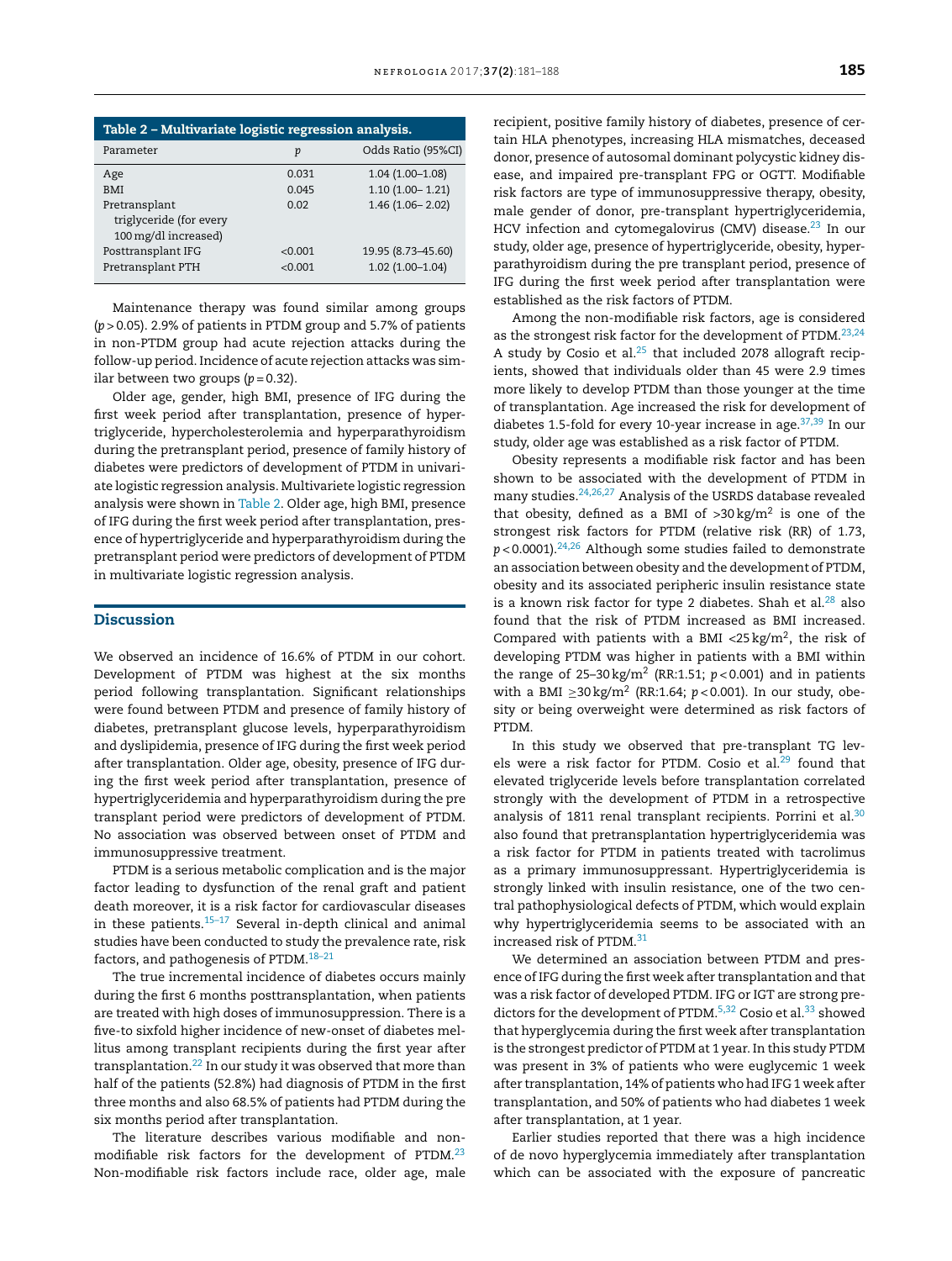<span id="page-5-0"></span>--cells to several stress factors, collectively the surgical procedure, weight gain due to physical inactivity immediately after surgery (insulin sensitivity), high doses of corticosteroids and initiation of  $CNIs.<sup>34</sup>$  $CNIs.<sup>34</sup>$  $CNIs.<sup>34</sup>$  Pre-transplant impaired OGTT has also been reported as risk factor for PTDM.<sup>[35](#page-6-0)</sup> However, routine OGTT analysis during pre-transplant work-up was not done at our center; hence we could not analyze impact of this potential factor.

Primary hyperparathyroidism (pHPT) and secondary hyperparathyroidism are both associated with abnormalities in glucose metabolism, such as glucose intolerance and insufficient insulin release. $36-39$  Ivarsson et al. $40$  found that intact parathormone (iPTH) values above twice the upper limit of the normal range were associated with PTDM. Hyperparathyriodism was established as a risk factor for the development of PTDM in our study. Hyperparathyroidism and hypophosphatemia along with additional diabetogenic factors such as immunosuppressive agents might induce glucose intolerance and insufficient insulin release and thereby trigger the devel-opment of PTDM.<sup>[41,42](#page-7-0)</sup>

There is strong evidence suggesting that positive family history of diabetes among first-degree relatives is an important risk factor for development of PTDM in transplant recipients.[13,26](#page-6-0) Although some researchers have reported that a family history of diabetes mellitus is associated with an up to sevenfold increase in the risk of developing  $PTDM<sup>43,44</sup>$  $PTDM<sup>43,44</sup>$  $PTDM<sup>43,44</sup>$  others have not found any positive relationship between family history of diabetes and risk for PTDM.<sup>[11](#page-6-0)</sup> Family history of diabetes was observed at a higher rate in our PTDM patients. In our study family history of diabetes was not determined as a risk factor for development of PTDM in multivariate analysis. Although family history plays a significant role in predicting PTDM, it has not been evaluated in registry reports; however multivariate analysis of quite a few studies showed family history of diabetes as a significant risk factor.  $43,45$ 

Several immunosuppressive agents that are commonly used in the transplant arena have been noted to have diabetogenic potential. Herein, commonly used drugs include glucocorticoids, calcineurin inhibitors (CNIs), the mammalian target of rapamycin (mTOR) inhibitors. Diabetogenic effects of all of these drugs have been explored in detail and their effect on the development of PTDM has been elucidated in sev-eral major studies.<sup>[46](#page-7-0)</sup> In DIRECT trial, incidence of PTDM was significantly higher among patients treated with tacrolimus as compared to cyclosporine group.<sup>[12](#page-6-0)</sup> However, interaction between CNI and PTDM development is quite complex and there are multiple confounding variables reported. $12,47-49$ Thirty-three percent dose reduction of tacrolimus resulted in enhanced insulin secretion without change in therapeutic concentration of tacrolimus levels (5–10ng/ml). This suggests that diabetogenic effect of tacrolimus is dose dependent. $49$ However, in some studies, authors did not observe any association between tacrolimus and PTDM.[50,51](#page-7-0) In our study, there was no significant difference between tacrolimus and cyclosporine. Moreover usage of CNI was not detected as a risk factor of PTDM. Majority of patients were receiving tacrolimus based immunosuppressive therapy and therapeutic concentration of tacrolimus levels were targeted at the low dose range. For these reasons, it might not be detected as a risk factor.

Our study was retrospective and reflects a single center experience. These are the most important limitations of our study. Although we tried to keep the immunosuppressive drugs between target levels, in this study we did not evaluate the effect of drug levels on the development of PTDM. In addition, we could not analyze the effect of posttransplant changes of BMI on the development of PTDM. These are the other limitations of our study.

As a conclusion, PTDM is a common metabolic disorder. PTDM is diagnosed most frequently during the first six months after transplantation. Older age, presence of hypertriglyceridemia, obesity, hyperparathyroidism during the pre transplant period, presence of IFG during the first week period after transplantation are the risk factors of PTDM. All of transplant recipient patients should be screened for IFG within the first week of intensive immunosuppression. Patients with dyslipidemia, elderly and obese patients during the pretransplant period should be closely monitored for the risk of development of PTDM.

# Authors' contribution

Ayse Sinangil and Vedat Celik designed the study, collected and analyzed the data, and wrote the paper, Soykan Barlas was involved in designing of the study and collection of data, Tamer Sakaci, Yener Koc and Taner Basturk; performed statistical analysis and collection of data; Emin Baris Akin and Tevfik Ecder corrected language and did final editing of the manuscript.

# Conflict of interest

There are not any non-financial competing interests we would like to declare in relation to this paper. We have not any other financial competing interests.

#### r e f e r enc e s

- 1. [Aktas](http://refhub.elsevier.com/S0211-6995(17)30004-8/sbref0260) [A.](http://refhub.elsevier.com/S0211-6995(17)30004-8/sbref0260) [Transplanted](http://refhub.elsevier.com/S0211-6995(17)30004-8/sbref0260) [kidney](http://refhub.elsevier.com/S0211-6995(17)30004-8/sbref0260) [function](http://refhub.elsevier.com/S0211-6995(17)30004-8/sbref0260) [evaluation.](http://refhub.elsevier.com/S0211-6995(17)30004-8/sbref0260) [Semin](http://refhub.elsevier.com/S0211-6995(17)30004-8/sbref0260) [Nucl](http://refhub.elsevier.com/S0211-6995(17)30004-8/sbref0260) [Med.](http://refhub.elsevier.com/S0211-6995(17)30004-8/sbref0260) [2014;44:129–45.](http://refhub.elsevier.com/S0211-6995(17)30004-8/sbref0260)
- 2. [D'Addio](http://refhub.elsevier.com/S0211-6995(17)30004-8/sbref0265) [F,](http://refhub.elsevier.com/S0211-6995(17)30004-8/sbref0265) [Vergani](http://refhub.elsevier.com/S0211-6995(17)30004-8/sbref0265) [A,](http://refhub.elsevier.com/S0211-6995(17)30004-8/sbref0265) [Di](http://refhub.elsevier.com/S0211-6995(17)30004-8/sbref0265) [Fenza](http://refhub.elsevier.com/S0211-6995(17)30004-8/sbref0265) [R,](http://refhub.elsevier.com/S0211-6995(17)30004-8/sbref0265) [Tezza](http://refhub.elsevier.com/S0211-6995(17)30004-8/sbref0265) [S,](http://refhub.elsevier.com/S0211-6995(17)30004-8/sbref0265) [Bassi](http://refhub.elsevier.com/S0211-6995(17)30004-8/sbref0265) [R,](http://refhub.elsevier.com/S0211-6995(17)30004-8/sbref0265) [Fiorina](http://refhub.elsevier.com/S0211-6995(17)30004-8/sbref0265) [P.](http://refhub.elsevier.com/S0211-6995(17)30004-8/sbref0265) [Novel](http://refhub.elsevier.com/S0211-6995(17)30004-8/sbref0265) [immunological](http://refhub.elsevier.com/S0211-6995(17)30004-8/sbref0265) [aspects](http://refhub.elsevier.com/S0211-6995(17)30004-8/sbref0265) [of](http://refhub.elsevier.com/S0211-6995(17)30004-8/sbref0265) [pediatric](http://refhub.elsevier.com/S0211-6995(17)30004-8/sbref0265) [kidney](http://refhub.elsevier.com/S0211-6995(17)30004-8/sbref0265) [transplantation.](http://refhub.elsevier.com/S0211-6995(17)30004-8/sbref0265) [G](http://refhub.elsevier.com/S0211-6995(17)30004-8/sbref0265) [Ital](http://refhub.elsevier.com/S0211-6995(17)30004-8/sbref0265) [Nefrol.](http://refhub.elsevier.com/S0211-6995(17)30004-8/sbref0265) [2012;29:44–8.](http://refhub.elsevier.com/S0211-6995(17)30004-8/sbref0265)
- 3. [Del](http://refhub.elsevier.com/S0211-6995(17)30004-8/sbref0270) [Carro](http://refhub.elsevier.com/S0211-6995(17)30004-8/sbref0270) [U,](http://refhub.elsevier.com/S0211-6995(17)30004-8/sbref0270) [Fiorina](http://refhub.elsevier.com/S0211-6995(17)30004-8/sbref0270) [P,](http://refhub.elsevier.com/S0211-6995(17)30004-8/sbref0270) [Amadio](http://refhub.elsevier.com/S0211-6995(17)30004-8/sbref0270) [S,](http://refhub.elsevier.com/S0211-6995(17)30004-8/sbref0270) [De](http://refhub.elsevier.com/S0211-6995(17)30004-8/sbref0270) [Toni](http://refhub.elsevier.com/S0211-6995(17)30004-8/sbref0270) [Franceschini](http://refhub.elsevier.com/S0211-6995(17)30004-8/sbref0270) [L,](http://refhub.elsevier.com/S0211-6995(17)30004-8/sbref0270) [Petrelli](http://refhub.elsevier.com/S0211-6995(17)30004-8/sbref0270) [A,](http://refhub.elsevier.com/S0211-6995(17)30004-8/sbref0270) [Menini](http://refhub.elsevier.com/S0211-6995(17)30004-8/sbref0270) [S,](http://refhub.elsevier.com/S0211-6995(17)30004-8/sbref0270) [et](http://refhub.elsevier.com/S0211-6995(17)30004-8/sbref0270) [al.](http://refhub.elsevier.com/S0211-6995(17)30004-8/sbref0270) [Evaluation](http://refhub.elsevier.com/S0211-6995(17)30004-8/sbref0270) [of](http://refhub.elsevier.com/S0211-6995(17)30004-8/sbref0270) [polyneuropathy](http://refhub.elsevier.com/S0211-6995(17)30004-8/sbref0270) [markers](http://refhub.elsevier.com/S0211-6995(17)30004-8/sbref0270) [in](http://refhub.elsevier.com/S0211-6995(17)30004-8/sbref0270) [type](http://refhub.elsevier.com/S0211-6995(17)30004-8/sbref0270) [1](http://refhub.elsevier.com/S0211-6995(17)30004-8/sbref0270) [diabetic](http://refhub.elsevier.com/S0211-6995(17)30004-8/sbref0270) [kidney](http://refhub.elsevier.com/S0211-6995(17)30004-8/sbref0270) [transplant](http://refhub.elsevier.com/S0211-6995(17)30004-8/sbref0270) [patients](http://refhub.elsevier.com/S0211-6995(17)30004-8/sbref0270) [and](http://refhub.elsevier.com/S0211-6995(17)30004-8/sbref0270) [effects](http://refhub.elsevier.com/S0211-6995(17)30004-8/sbref0270) [of](http://refhub.elsevier.com/S0211-6995(17)30004-8/sbref0270) [islet](http://refhub.elsevier.com/S0211-6995(17)30004-8/sbref0270) [transplantation:](http://refhub.elsevier.com/S0211-6995(17)30004-8/sbref0270) [neurophysiological](http://refhub.elsevier.com/S0211-6995(17)30004-8/sbref0270) [and](http://refhub.elsevier.com/S0211-6995(17)30004-8/sbref0270) [skin](http://refhub.elsevier.com/S0211-6995(17)30004-8/sbref0270) [biopsy](http://refhub.elsevier.com/S0211-6995(17)30004-8/sbref0270) [longitudinal](http://refhub.elsevier.com/S0211-6995(17)30004-8/sbref0270) [analysis.](http://refhub.elsevier.com/S0211-6995(17)30004-8/sbref0270) [Diabetes](http://refhub.elsevier.com/S0211-6995(17)30004-8/sbref0270) [Care.](http://refhub.elsevier.com/S0211-6995(17)30004-8/sbref0270) [2007;30:3063–9.](http://refhub.elsevier.com/S0211-6995(17)30004-8/sbref0270)
- 4. [Orsenigo](http://refhub.elsevier.com/S0211-6995(17)30004-8/sbref0275) [E,](http://refhub.elsevier.com/S0211-6995(17)30004-8/sbref0275) [Socci](http://refhub.elsevier.com/S0211-6995(17)30004-8/sbref0275) [C,](http://refhub.elsevier.com/S0211-6995(17)30004-8/sbref0275) [Fiorina](http://refhub.elsevier.com/S0211-6995(17)30004-8/sbref0275) [P,](http://refhub.elsevier.com/S0211-6995(17)30004-8/sbref0275) [Cristallo](http://refhub.elsevier.com/S0211-6995(17)30004-8/sbref0275) [M,](http://refhub.elsevier.com/S0211-6995(17)30004-8/sbref0275) [Castoldi](http://refhub.elsevier.com/S0211-6995(17)30004-8/sbref0275) [R,](http://refhub.elsevier.com/S0211-6995(17)30004-8/sbref0275) [Gavazzi](http://refhub.elsevier.com/S0211-6995(17)30004-8/sbref0275) [F,](http://refhub.elsevier.com/S0211-6995(17)30004-8/sbref0275) [et](http://refhub.elsevier.com/S0211-6995(17)30004-8/sbref0275) [al.](http://refhub.elsevier.com/S0211-6995(17)30004-8/sbref0275) [Simultaneous](http://refhub.elsevier.com/S0211-6995(17)30004-8/sbref0275) [pancreas-kidney](http://refhub.elsevier.com/S0211-6995(17)30004-8/sbref0275) [transplantation:](http://refhub.elsevier.com/S0211-6995(17)30004-8/sbref0275) [short](http://refhub.elsevier.com/S0211-6995(17)30004-8/sbref0275)[and](http://refhub.elsevier.com/S0211-6995(17)30004-8/sbref0275) [long-term](http://refhub.elsevier.com/S0211-6995(17)30004-8/sbref0275) [results.](http://refhub.elsevier.com/S0211-6995(17)30004-8/sbref0275) [Transplant](http://refhub.elsevier.com/S0211-6995(17)30004-8/sbref0275) [Proc.](http://refhub.elsevier.com/S0211-6995(17)30004-8/sbref0275) [2004;36:586](http://refhub.elsevier.com/S0211-6995(17)30004-8/sbref0275)–[8.](http://refhub.elsevier.com/S0211-6995(17)30004-8/sbref0275)
- 5. [Davidson](http://refhub.elsevier.com/S0211-6995(17)30004-8/sbref0280) [J,](http://refhub.elsevier.com/S0211-6995(17)30004-8/sbref0280) [Wilkinson](http://refhub.elsevier.com/S0211-6995(17)30004-8/sbref0280) [A,](http://refhub.elsevier.com/S0211-6995(17)30004-8/sbref0280) [Dantal](http://refhub.elsevier.com/S0211-6995(17)30004-8/sbref0280) [J,](http://refhub.elsevier.com/S0211-6995(17)30004-8/sbref0280) [Dotta](http://refhub.elsevier.com/S0211-6995(17)30004-8/sbref0280) [F,](http://refhub.elsevier.com/S0211-6995(17)30004-8/sbref0280) [Haller](http://refhub.elsevier.com/S0211-6995(17)30004-8/sbref0280) [H,](http://refhub.elsevier.com/S0211-6995(17)30004-8/sbref0280) [Hernández](http://refhub.elsevier.com/S0211-6995(17)30004-8/sbref0280) [D.](http://refhub.elsevier.com/S0211-6995(17)30004-8/sbref0280) [New-onset](http://refhub.elsevier.com/S0211-6995(17)30004-8/sbref0280) [diabetes](http://refhub.elsevier.com/S0211-6995(17)30004-8/sbref0280) [after](http://refhub.elsevier.com/S0211-6995(17)30004-8/sbref0280) [transplantation:](http://refhub.elsevier.com/S0211-6995(17)30004-8/sbref0280) [2003](http://refhub.elsevier.com/S0211-6995(17)30004-8/sbref0280) [International](http://refhub.elsevier.com/S0211-6995(17)30004-8/sbref0280) [Consensus](http://refhub.elsevier.com/S0211-6995(17)30004-8/sbref0280) [Guidelines.](http://refhub.elsevier.com/S0211-6995(17)30004-8/sbref0280) [Transplantation.](http://refhub.elsevier.com/S0211-6995(17)30004-8/sbref0280) [2003;75:3–24.](http://refhub.elsevier.com/S0211-6995(17)30004-8/sbref0280)
- 6. [Valderhaug](http://refhub.elsevier.com/S0211-6995(17)30004-8/sbref0285) [TG,](http://refhub.elsevier.com/S0211-6995(17)30004-8/sbref0285) [Hjelmesaeth](http://refhub.elsevier.com/S0211-6995(17)30004-8/sbref0285) [J,](http://refhub.elsevier.com/S0211-6995(17)30004-8/sbref0285) [Hartmann](http://refhub.elsevier.com/S0211-6995(17)30004-8/sbref0285) [A,](http://refhub.elsevier.com/S0211-6995(17)30004-8/sbref0285) [Roislien](http://refhub.elsevier.com/S0211-6995(17)30004-8/sbref0285) [J,](http://refhub.elsevier.com/S0211-6995(17)30004-8/sbref0285) [Bergrem](http://refhub.elsevier.com/S0211-6995(17)30004-8/sbref0285) [HA,](http://refhub.elsevier.com/S0211-6995(17)30004-8/sbref0285) [Leivestad](http://refhub.elsevier.com/S0211-6995(17)30004-8/sbref0285) [T,](http://refhub.elsevier.com/S0211-6995(17)30004-8/sbref0285) [et](http://refhub.elsevier.com/S0211-6995(17)30004-8/sbref0285) [al.](http://refhub.elsevier.com/S0211-6995(17)30004-8/sbref0285) [The](http://refhub.elsevier.com/S0211-6995(17)30004-8/sbref0285) [association](http://refhub.elsevier.com/S0211-6995(17)30004-8/sbref0285) [of](http://refhub.elsevier.com/S0211-6995(17)30004-8/sbref0285) [early](http://refhub.elsevier.com/S0211-6995(17)30004-8/sbref0285) [post-transplant](http://refhub.elsevier.com/S0211-6995(17)30004-8/sbref0285) [glucose](http://refhub.elsevier.com/S0211-6995(17)30004-8/sbref0285) [levels](http://refhub.elsevier.com/S0211-6995(17)30004-8/sbref0285) [with](http://refhub.elsevier.com/S0211-6995(17)30004-8/sbref0285) [long-term](http://refhub.elsevier.com/S0211-6995(17)30004-8/sbref0285) [mortality.](http://refhub.elsevier.com/S0211-6995(17)30004-8/sbref0285) [Diabetologia.](http://refhub.elsevier.com/S0211-6995(17)30004-8/sbref0285) [2011;54:1341–9.](http://refhub.elsevier.com/S0211-6995(17)30004-8/sbref0285)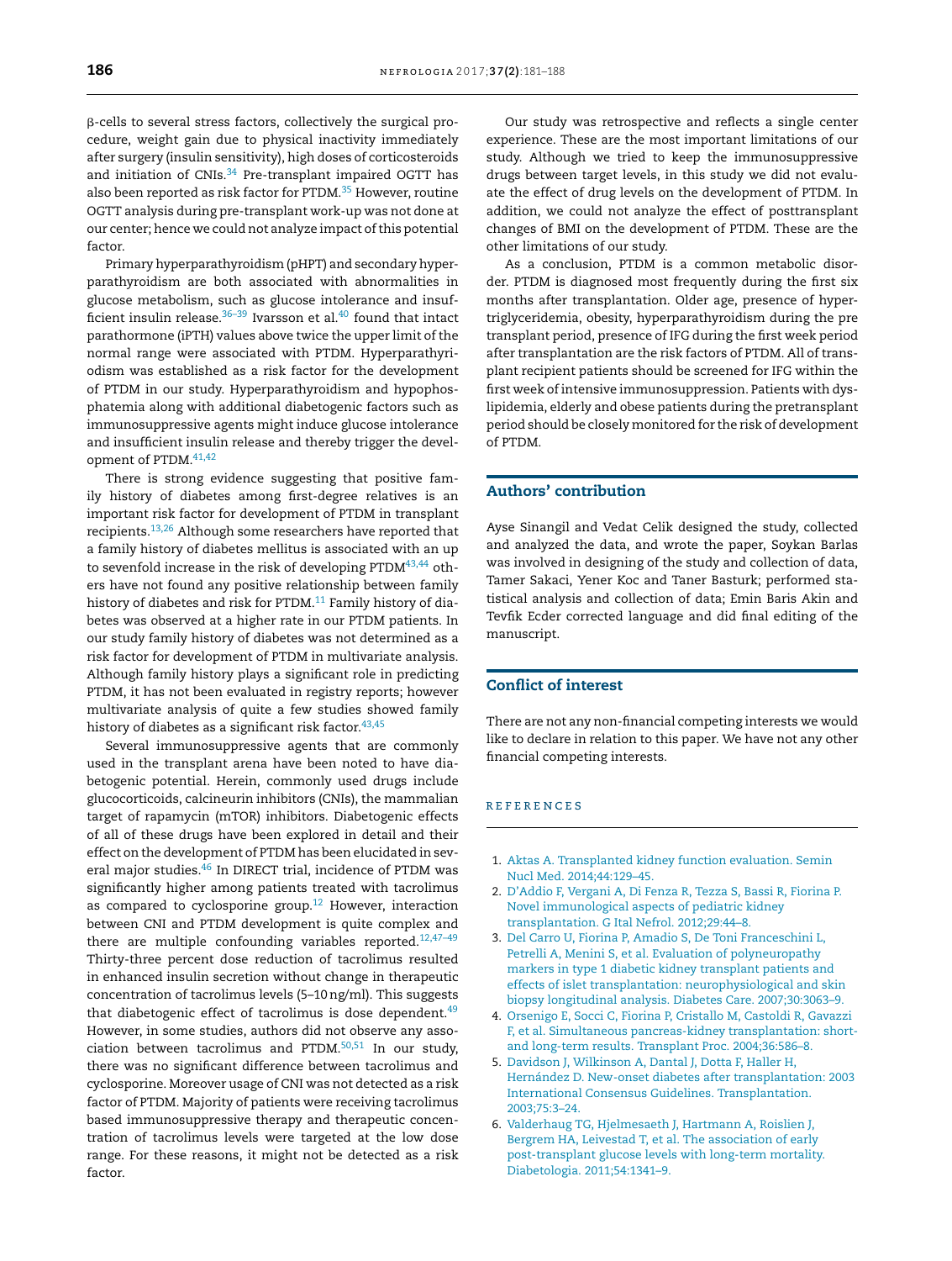- <span id="page-6-0"></span>7. [Fiorina](http://refhub.elsevier.com/S0211-6995(17)30004-8/sbref0290) [P,](http://refhub.elsevier.com/S0211-6995(17)30004-8/sbref0290) [Bassi](http://refhub.elsevier.com/S0211-6995(17)30004-8/sbref0290) [R,](http://refhub.elsevier.com/S0211-6995(17)30004-8/sbref0290) [Gremizzi](http://refhub.elsevier.com/S0211-6995(17)30004-8/sbref0290) [C,](http://refhub.elsevier.com/S0211-6995(17)30004-8/sbref0290) [Vergani](http://refhub.elsevier.com/S0211-6995(17)30004-8/sbref0290) [A,](http://refhub.elsevier.com/S0211-6995(17)30004-8/sbref0290) [Caldara](http://refhub.elsevier.com/S0211-6995(17)30004-8/sbref0290) [R,](http://refhub.elsevier.com/S0211-6995(17)30004-8/sbref0290) [Mello](http://refhub.elsevier.com/S0211-6995(17)30004-8/sbref0290) [A,](http://refhub.elsevier.com/S0211-6995(17)30004-8/sbref0290) [et](http://refhub.elsevier.com/S0211-6995(17)30004-8/sbref0290) [al.](http://refhub.elsevier.com/S0211-6995(17)30004-8/sbref0290) [31P-magnetic](http://refhub.elsevier.com/S0211-6995(17)30004-8/sbref0290) [resonance](http://refhub.elsevier.com/S0211-6995(17)30004-8/sbref0290) [spectroscopy](http://refhub.elsevier.com/S0211-6995(17)30004-8/sbref0290) [\(31P-MRS\)](http://refhub.elsevier.com/S0211-6995(17)30004-8/sbref0290) [detects](http://refhub.elsevier.com/S0211-6995(17)30004-8/sbref0290) [early](http://refhub.elsevier.com/S0211-6995(17)30004-8/sbref0290) [changes](http://refhub.elsevier.com/S0211-6995(17)30004-8/sbref0290) [in](http://refhub.elsevier.com/S0211-6995(17)30004-8/sbref0290) [kidney](http://refhub.elsevier.com/S0211-6995(17)30004-8/sbref0290) [high-energy](http://refhub.elsevier.com/S0211-6995(17)30004-8/sbref0290) [phosphate](http://refhub.elsevier.com/S0211-6995(17)30004-8/sbref0290) [metabolism](http://refhub.elsevier.com/S0211-6995(17)30004-8/sbref0290) [during](http://refhub.elsevier.com/S0211-6995(17)30004-8/sbref0290) [a](http://refhub.elsevier.com/S0211-6995(17)30004-8/sbref0290) [6-month](http://refhub.elsevier.com/S0211-6995(17)30004-8/sbref0290) [Valsartan](http://refhub.elsevier.com/S0211-6995(17)30004-8/sbref0290) [treatment](http://refhub.elsevier.com/S0211-6995(17)30004-8/sbref0290) [in](http://refhub.elsevier.com/S0211-6995(17)30004-8/sbref0290) [diabetic](http://refhub.elsevier.com/S0211-6995(17)30004-8/sbref0290) [and](http://refhub.elsevier.com/S0211-6995(17)30004-8/sbref0290) [non-diabetic](http://refhub.elsevier.com/S0211-6995(17)30004-8/sbref0290) [kidney-transplanted](http://refhub.elsevier.com/S0211-6995(17)30004-8/sbref0290) [patients.](http://refhub.elsevier.com/S0211-6995(17)30004-8/sbref0290) [Acta](http://refhub.elsevier.com/S0211-6995(17)30004-8/sbref0290) [Diabetol.](http://refhub.elsevier.com/S0211-6995(17)30004-8/sbref0290) [2012;49:133–9.](http://refhub.elsevier.com/S0211-6995(17)30004-8/sbref0290)
- 8. [Fiorina](http://refhub.elsevier.com/S0211-6995(17)30004-8/sbref0295) [P,](http://refhub.elsevier.com/S0211-6995(17)30004-8/sbref0295) [Perseghin](http://refhub.elsevier.com/S0211-6995(17)30004-8/sbref0295) [G,](http://refhub.elsevier.com/S0211-6995(17)30004-8/sbref0295) [De](http://refhub.elsevier.com/S0211-6995(17)30004-8/sbref0295) [Cobelli](http://refhub.elsevier.com/S0211-6995(17)30004-8/sbref0295) [F,](http://refhub.elsevier.com/S0211-6995(17)30004-8/sbref0295) [Gremizzi](http://refhub.elsevier.com/S0211-6995(17)30004-8/sbref0295) [C,](http://refhub.elsevier.com/S0211-6995(17)30004-8/sbref0295) [Petrelli](http://refhub.elsevier.com/S0211-6995(17)30004-8/sbref0295) [A,](http://refhub.elsevier.com/S0211-6995(17)30004-8/sbref0295) [Monti](http://refhub.elsevier.com/S0211-6995(17)30004-8/sbref0295) [L,](http://refhub.elsevier.com/S0211-6995(17)30004-8/sbref0295) [et](http://refhub.elsevier.com/S0211-6995(17)30004-8/sbref0295) [al.](http://refhub.elsevier.com/S0211-6995(17)30004-8/sbref0295) [Altered](http://refhub.elsevier.com/S0211-6995(17)30004-8/sbref0295) [kidney](http://refhub.elsevier.com/S0211-6995(17)30004-8/sbref0295) [graft](http://refhub.elsevier.com/S0211-6995(17)30004-8/sbref0295) [high-energy](http://refhub.elsevier.com/S0211-6995(17)30004-8/sbref0295) [phosphate](http://refhub.elsevier.com/S0211-6995(17)30004-8/sbref0295) [metabolism](http://refhub.elsevier.com/S0211-6995(17)30004-8/sbref0295) [in](http://refhub.elsevier.com/S0211-6995(17)30004-8/sbref0295) [kidney-transplanted](http://refhub.elsevier.com/S0211-6995(17)30004-8/sbref0295) [end-stage](http://refhub.elsevier.com/S0211-6995(17)30004-8/sbref0295) [renal](http://refhub.elsevier.com/S0211-6995(17)30004-8/sbref0295) [disease](http://refhub.elsevier.com/S0211-6995(17)30004-8/sbref0295) [type](http://refhub.elsevier.com/S0211-6995(17)30004-8/sbref0295) [1](http://refhub.elsevier.com/S0211-6995(17)30004-8/sbref0295) [diabetic](http://refhub.elsevier.com/S0211-6995(17)30004-8/sbref0295) [patients:](http://refhub.elsevier.com/S0211-6995(17)30004-8/sbref0295) [a](http://refhub.elsevier.com/S0211-6995(17)30004-8/sbref0295) [cross-sectional](http://refhub.elsevier.com/S0211-6995(17)30004-8/sbref0295) [analysis](http://refhub.elsevier.com/S0211-6995(17)30004-8/sbref0295) [of](http://refhub.elsevier.com/S0211-6995(17)30004-8/sbref0295) [the](http://refhub.elsevier.com/S0211-6995(17)30004-8/sbref0295) [effect](http://refhub.elsevier.com/S0211-6995(17)30004-8/sbref0295) [of](http://refhub.elsevier.com/S0211-6995(17)30004-8/sbref0295) [kidney](http://refhub.elsevier.com/S0211-6995(17)30004-8/sbref0295) [alone](http://refhub.elsevier.com/S0211-6995(17)30004-8/sbref0295) [and](http://refhub.elsevier.com/S0211-6995(17)30004-8/sbref0295) [kidney-pancreas](http://refhub.elsevier.com/S0211-6995(17)30004-8/sbref0295) [transplantation.](http://refhub.elsevier.com/S0211-6995(17)30004-8/sbref0295) [Diabetes](http://refhub.elsevier.com/S0211-6995(17)30004-8/sbref0295) [Care.](http://refhub.elsevier.com/S0211-6995(17)30004-8/sbref0295) [2007;30:597–603.](http://refhub.elsevier.com/S0211-6995(17)30004-8/sbref0295)
- 9. [Fiorina](http://refhub.elsevier.com/S0211-6995(17)30004-8/sbref0300) [P,](http://refhub.elsevier.com/S0211-6995(17)30004-8/sbref0300) [Venturini](http://refhub.elsevier.com/S0211-6995(17)30004-8/sbref0300) [M,](http://refhub.elsevier.com/S0211-6995(17)30004-8/sbref0300) [Folli](http://refhub.elsevier.com/S0211-6995(17)30004-8/sbref0300) [F,](http://refhub.elsevier.com/S0211-6995(17)30004-8/sbref0300) [Losio](http://refhub.elsevier.com/S0211-6995(17)30004-8/sbref0300) [C,](http://refhub.elsevier.com/S0211-6995(17)30004-8/sbref0300) [Maffi](http://refhub.elsevier.com/S0211-6995(17)30004-8/sbref0300) [P,](http://refhub.elsevier.com/S0211-6995(17)30004-8/sbref0300) [Placidi](http://refhub.elsevier.com/S0211-6995(17)30004-8/sbref0300) [C,](http://refhub.elsevier.com/S0211-6995(17)30004-8/sbref0300) [et](http://refhub.elsevier.com/S0211-6995(17)30004-8/sbref0300) [al.](http://refhub.elsevier.com/S0211-6995(17)30004-8/sbref0300) [Natural](http://refhub.elsevier.com/S0211-6995(17)30004-8/sbref0300) [history](http://refhub.elsevier.com/S0211-6995(17)30004-8/sbref0300) [of](http://refhub.elsevier.com/S0211-6995(17)30004-8/sbref0300) [kidney](http://refhub.elsevier.com/S0211-6995(17)30004-8/sbref0300) [graft](http://refhub.elsevier.com/S0211-6995(17)30004-8/sbref0300) [survival,](http://refhub.elsevier.com/S0211-6995(17)30004-8/sbref0300) [hypertrophy,](http://refhub.elsevier.com/S0211-6995(17)30004-8/sbref0300) [and](http://refhub.elsevier.com/S0211-6995(17)30004-8/sbref0300) [vascular](http://refhub.elsevier.com/S0211-6995(17)30004-8/sbref0300) [function](http://refhub.elsevier.com/S0211-6995(17)30004-8/sbref0300) [in](http://refhub.elsevier.com/S0211-6995(17)30004-8/sbref0300) [end-stage](http://refhub.elsevier.com/S0211-6995(17)30004-8/sbref0300) [renal](http://refhub.elsevier.com/S0211-6995(17)30004-8/sbref0300) [disease](http://refhub.elsevier.com/S0211-6995(17)30004-8/sbref0300) [type](http://refhub.elsevier.com/S0211-6995(17)30004-8/sbref0300) [1](http://refhub.elsevier.com/S0211-6995(17)30004-8/sbref0300) [diabetic](http://refhub.elsevier.com/S0211-6995(17)30004-8/sbref0300) [kidney-transplanted](http://refhub.elsevier.com/S0211-6995(17)30004-8/sbref0300) [patients:](http://refhub.elsevier.com/S0211-6995(17)30004-8/sbref0300) [beneficial](http://refhub.elsevier.com/S0211-6995(17)30004-8/sbref0300) [impact](http://refhub.elsevier.com/S0211-6995(17)30004-8/sbref0300) [of](http://refhub.elsevier.com/S0211-6995(17)30004-8/sbref0300) [pancreas](http://refhub.elsevier.com/S0211-6995(17)30004-8/sbref0300) [and](http://refhub.elsevier.com/S0211-6995(17)30004-8/sbref0300) [successful](http://refhub.elsevier.com/S0211-6995(17)30004-8/sbref0300) [islet](http://refhub.elsevier.com/S0211-6995(17)30004-8/sbref0300) [cotransplantation.](http://refhub.elsevier.com/S0211-6995(17)30004-8/sbref0300) [Diabetes](http://refhub.elsevier.com/S0211-6995(17)30004-8/sbref0300) [Care.](http://refhub.elsevier.com/S0211-6995(17)30004-8/sbref0300) [2005;28:1303–10.](http://refhub.elsevier.com/S0211-6995(17)30004-8/sbref0300)
- 10. [David-Neto](http://refhub.elsevier.com/S0211-6995(17)30004-8/sbref0305) [E,](http://refhub.elsevier.com/S0211-6995(17)30004-8/sbref0305) [Lemos](http://refhub.elsevier.com/S0211-6995(17)30004-8/sbref0305) [FC,](http://refhub.elsevier.com/S0211-6995(17)30004-8/sbref0305) [Fadel](http://refhub.elsevier.com/S0211-6995(17)30004-8/sbref0305) [LM,](http://refhub.elsevier.com/S0211-6995(17)30004-8/sbref0305) [Agena](http://refhub.elsevier.com/S0211-6995(17)30004-8/sbref0305) [F,](http://refhub.elsevier.com/S0211-6995(17)30004-8/sbref0305) [Sato](http://refhub.elsevier.com/S0211-6995(17)30004-8/sbref0305) [MY,](http://refhub.elsevier.com/S0211-6995(17)30004-8/sbref0305) [Coccuza](http://refhub.elsevier.com/S0211-6995(17)30004-8/sbref0305) [C,](http://refhub.elsevier.com/S0211-6995(17)30004-8/sbref0305) [et](http://refhub.elsevier.com/S0211-6995(17)30004-8/sbref0305) [al.](http://refhub.elsevier.com/S0211-6995(17)30004-8/sbref0305) [The](http://refhub.elsevier.com/S0211-6995(17)30004-8/sbref0305) [dynamics](http://refhub.elsevier.com/S0211-6995(17)30004-8/sbref0305) [of](http://refhub.elsevier.com/S0211-6995(17)30004-8/sbref0305) [glucose](http://refhub.elsevier.com/S0211-6995(17)30004-8/sbref0305) [metabolism](http://refhub.elsevier.com/S0211-6995(17)30004-8/sbref0305) [under](http://refhub.elsevier.com/S0211-6995(17)30004-8/sbref0305) [calcineurin](http://refhub.elsevier.com/S0211-6995(17)30004-8/sbref0305) [inhibitors](http://refhub.elsevier.com/S0211-6995(17)30004-8/sbref0305) [in](http://refhub.elsevier.com/S0211-6995(17)30004-8/sbref0305) [the](http://refhub.elsevier.com/S0211-6995(17)30004-8/sbref0305) [first](http://refhub.elsevier.com/S0211-6995(17)30004-8/sbref0305) [year](http://refhub.elsevier.com/S0211-6995(17)30004-8/sbref0305) [after](http://refhub.elsevier.com/S0211-6995(17)30004-8/sbref0305) [renal](http://refhub.elsevier.com/S0211-6995(17)30004-8/sbref0305) [transplantation](http://refhub.elsevier.com/S0211-6995(17)30004-8/sbref0305) [in](http://refhub.elsevier.com/S0211-6995(17)30004-8/sbref0305) [nonobese](http://refhub.elsevier.com/S0211-6995(17)30004-8/sbref0305) [patients.](http://refhub.elsevier.com/S0211-6995(17)30004-8/sbref0305) [Transplantation.](http://refhub.elsevier.com/S0211-6995(17)30004-8/sbref0305) [2007;84:50](http://refhub.elsevier.com/S0211-6995(17)30004-8/sbref0305)–[5.](http://refhub.elsevier.com/S0211-6995(17)30004-8/sbref0305)
- 11. [Hur](http://refhub.elsevier.com/S0211-6995(17)30004-8/sbref0310) [KY,](http://refhub.elsevier.com/S0211-6995(17)30004-8/sbref0310) [Kim](http://refhub.elsevier.com/S0211-6995(17)30004-8/sbref0310) [MS,](http://refhub.elsevier.com/S0211-6995(17)30004-8/sbref0310) [Kim](http://refhub.elsevier.com/S0211-6995(17)30004-8/sbref0310) [YS,](http://refhub.elsevier.com/S0211-6995(17)30004-8/sbref0310) [Kang](http://refhub.elsevier.com/S0211-6995(17)30004-8/sbref0310) [ES,](http://refhub.elsevier.com/S0211-6995(17)30004-8/sbref0310) [Nam](http://refhub.elsevier.com/S0211-6995(17)30004-8/sbref0310) [JH,](http://refhub.elsevier.com/S0211-6995(17)30004-8/sbref0310) [Kim](http://refhub.elsevier.com/S0211-6995(17)30004-8/sbref0310) [SH,](http://refhub.elsevier.com/S0211-6995(17)30004-8/sbref0310) [et](http://refhub.elsevier.com/S0211-6995(17)30004-8/sbref0310) [al.](http://refhub.elsevier.com/S0211-6995(17)30004-8/sbref0310) [Risk](http://refhub.elsevier.com/S0211-6995(17)30004-8/sbref0310) [factors](http://refhub.elsevier.com/S0211-6995(17)30004-8/sbref0310) [associated](http://refhub.elsevier.com/S0211-6995(17)30004-8/sbref0310) [with](http://refhub.elsevier.com/S0211-6995(17)30004-8/sbref0310) [the](http://refhub.elsevier.com/S0211-6995(17)30004-8/sbref0310) [onset](http://refhub.elsevier.com/S0211-6995(17)30004-8/sbref0310) [and](http://refhub.elsevier.com/S0211-6995(17)30004-8/sbref0310) [progression](http://refhub.elsevier.com/S0211-6995(17)30004-8/sbref0310) [of](http://refhub.elsevier.com/S0211-6995(17)30004-8/sbref0310) [posttransplantation](http://refhub.elsevier.com/S0211-6995(17)30004-8/sbref0310) [diabetes](http://refhub.elsevier.com/S0211-6995(17)30004-8/sbref0310) [in](http://refhub.elsevier.com/S0211-6995(17)30004-8/sbref0310) [renal](http://refhub.elsevier.com/S0211-6995(17)30004-8/sbref0310) [allograft](http://refhub.elsevier.com/S0211-6995(17)30004-8/sbref0310) [recipients.](http://refhub.elsevier.com/S0211-6995(17)30004-8/sbref0310) [Diabetes](http://refhub.elsevier.com/S0211-6995(17)30004-8/sbref0310) [Care.](http://refhub.elsevier.com/S0211-6995(17)30004-8/sbref0310) [2007;30:609–15.](http://refhub.elsevier.com/S0211-6995(17)30004-8/sbref0310)
- 12. [Porrini](http://refhub.elsevier.com/S0211-6995(17)30004-8/sbref0315) [EL,](http://refhub.elsevier.com/S0211-6995(17)30004-8/sbref0315) [Díaz](http://refhub.elsevier.com/S0211-6995(17)30004-8/sbref0315) [JM,](http://refhub.elsevier.com/S0211-6995(17)30004-8/sbref0315) [Moreso](http://refhub.elsevier.com/S0211-6995(17)30004-8/sbref0315) [F,](http://refhub.elsevier.com/S0211-6995(17)30004-8/sbref0315) [Delgado](http://refhub.elsevier.com/S0211-6995(17)30004-8/sbref0315) [Mallén](http://refhub.elsevier.com/S0211-6995(17)30004-8/sbref0315) [PI,](http://refhub.elsevier.com/S0211-6995(17)30004-8/sbref0315) [Silva](http://refhub.elsevier.com/S0211-6995(17)30004-8/sbref0315) [Torres](http://refhub.elsevier.com/S0211-6995(17)30004-8/sbref0315) [I,](http://refhub.elsevier.com/S0211-6995(17)30004-8/sbref0315) [Ibernon](http://refhub.elsevier.com/S0211-6995(17)30004-8/sbref0315) [M,](http://refhub.elsevier.com/S0211-6995(17)30004-8/sbref0315) [et](http://refhub.elsevier.com/S0211-6995(17)30004-8/sbref0315) [al.](http://refhub.elsevier.com/S0211-6995(17)30004-8/sbref0315) [Clinical](http://refhub.elsevier.com/S0211-6995(17)30004-8/sbref0315) [evolution](http://refhub.elsevier.com/S0211-6995(17)30004-8/sbref0315) [of](http://refhub.elsevier.com/S0211-6995(17)30004-8/sbref0315) [post-transplant](http://refhub.elsevier.com/S0211-6995(17)30004-8/sbref0315) [diabetes](http://refhub.elsevier.com/S0211-6995(17)30004-8/sbref0315) [mellitus.](http://refhub.elsevier.com/S0211-6995(17)30004-8/sbref0315) [Nephrol](http://refhub.elsevier.com/S0211-6995(17)30004-8/sbref0315) [Dial](http://refhub.elsevier.com/S0211-6995(17)30004-8/sbref0315) [Transplant.](http://refhub.elsevier.com/S0211-6995(17)30004-8/sbref0315) [2016;31:495–505.](http://refhub.elsevier.com/S0211-6995(17)30004-8/sbref0315)
- 13. [Pham](http://refhub.elsevier.com/S0211-6995(17)30004-8/sbref0320) [PT,](http://refhub.elsevier.com/S0211-6995(17)30004-8/sbref0320) [Pham](http://refhub.elsevier.com/S0211-6995(17)30004-8/sbref0320) [PM,](http://refhub.elsevier.com/S0211-6995(17)30004-8/sbref0320) [Pham](http://refhub.elsevier.com/S0211-6995(17)30004-8/sbref0320) [SV,](http://refhub.elsevier.com/S0211-6995(17)30004-8/sbref0320) [Pham](http://refhub.elsevier.com/S0211-6995(17)30004-8/sbref0320) [PA,](http://refhub.elsevier.com/S0211-6995(17)30004-8/sbref0320) [Pham](http://refhub.elsevier.com/S0211-6995(17)30004-8/sbref0320) [PC.](http://refhub.elsevier.com/S0211-6995(17)30004-8/sbref0320) [New](http://refhub.elsevier.com/S0211-6995(17)30004-8/sbref0320) [onset](http://refhub.elsevier.com/S0211-6995(17)30004-8/sbref0320) [diabetes](http://refhub.elsevier.com/S0211-6995(17)30004-8/sbref0320) [after](http://refhub.elsevier.com/S0211-6995(17)30004-8/sbref0320) [transplantation](http://refhub.elsevier.com/S0211-6995(17)30004-8/sbref0320) [\(NODAT\):](http://refhub.elsevier.com/S0211-6995(17)30004-8/sbref0320) [an](http://refhub.elsevier.com/S0211-6995(17)30004-8/sbref0320) [overview.](http://refhub.elsevier.com/S0211-6995(17)30004-8/sbref0320) [Diabetes](http://refhub.elsevier.com/S0211-6995(17)30004-8/sbref0320) [Metab](http://refhub.elsevier.com/S0211-6995(17)30004-8/sbref0320) [Syndr](http://refhub.elsevier.com/S0211-6995(17)30004-8/sbref0320) [Obes.](http://refhub.elsevier.com/S0211-6995(17)30004-8/sbref0320) [2011;4:175–86.](http://refhub.elsevier.com/S0211-6995(17)30004-8/sbref0320)
- 14. [Sharif](http://refhub.elsevier.com/S0211-6995(17)30004-8/sbref0325) [A,](http://refhub.elsevier.com/S0211-6995(17)30004-8/sbref0325) [Hecking](http://refhub.elsevier.com/S0211-6995(17)30004-8/sbref0325) [M,](http://refhub.elsevier.com/S0211-6995(17)30004-8/sbref0325) [De](http://refhub.elsevier.com/S0211-6995(17)30004-8/sbref0325) [Vries](http://refhub.elsevier.com/S0211-6995(17)30004-8/sbref0325) [APJ,](http://refhub.elsevier.com/S0211-6995(17)30004-8/sbref0325) [Porrini](http://refhub.elsevier.com/S0211-6995(17)30004-8/sbref0325) [E,](http://refhub.elsevier.com/S0211-6995(17)30004-8/sbref0325) [Hornum](http://refhub.elsevier.com/S0211-6995(17)30004-8/sbref0325) [M,](http://refhub.elsevier.com/S0211-6995(17)30004-8/sbref0325) [Rasoul](http://refhub.elsevier.com/S0211-6995(17)30004-8/sbref0325) [Rockenschaub](http://refhub.elsevier.com/S0211-6995(17)30004-8/sbref0325) [S,](http://refhub.elsevier.com/S0211-6995(17)30004-8/sbref0325) [et](http://refhub.elsevier.com/S0211-6995(17)30004-8/sbref0325) [al.](http://refhub.elsevier.com/S0211-6995(17)30004-8/sbref0325) [Proceedings](http://refhub.elsevier.com/S0211-6995(17)30004-8/sbref0325) [from](http://refhub.elsevier.com/S0211-6995(17)30004-8/sbref0325) [an](http://refhub.elsevier.com/S0211-6995(17)30004-8/sbref0325) [international](http://refhub.elsevier.com/S0211-6995(17)30004-8/sbref0325) [consensus](http://refhub.elsevier.com/S0211-6995(17)30004-8/sbref0325) [meeting](http://refhub.elsevier.com/S0211-6995(17)30004-8/sbref0325) [on](http://refhub.elsevier.com/S0211-6995(17)30004-8/sbref0325) [posttransplantation](http://refhub.elsevier.com/S0211-6995(17)30004-8/sbref0325) [diabetes](http://refhub.elsevier.com/S0211-6995(17)30004-8/sbref0325) [mellitus:](http://refhub.elsevier.com/S0211-6995(17)30004-8/sbref0325) [recommendations](http://refhub.elsevier.com/S0211-6995(17)30004-8/sbref0325) [and](http://refhub.elsevier.com/S0211-6995(17)30004-8/sbref0325) [future](http://refhub.elsevier.com/S0211-6995(17)30004-8/sbref0325) [directions.](http://refhub.elsevier.com/S0211-6995(17)30004-8/sbref0325) [Am](http://refhub.elsevier.com/S0211-6995(17)30004-8/sbref0325) [J](http://refhub.elsevier.com/S0211-6995(17)30004-8/sbref0325) [Transplant.](http://refhub.elsevier.com/S0211-6995(17)30004-8/sbref0325) [2014;14:1992–2000.](http://refhub.elsevier.com/S0211-6995(17)30004-8/sbref0325)
- 15. [Ducloux](http://refhub.elsevier.com/S0211-6995(17)30004-8/sbref0330) [D,](http://refhub.elsevier.com/S0211-6995(17)30004-8/sbref0330) [Kazory](http://refhub.elsevier.com/S0211-6995(17)30004-8/sbref0330) [A,](http://refhub.elsevier.com/S0211-6995(17)30004-8/sbref0330) [Chalopin](http://refhub.elsevier.com/S0211-6995(17)30004-8/sbref0330) [JM.](http://refhub.elsevier.com/S0211-6995(17)30004-8/sbref0330) [Post-transplant](http://refhub.elsevier.com/S0211-6995(17)30004-8/sbref0330) [diabetes](http://refhub.elsevier.com/S0211-6995(17)30004-8/sbref0330) [mellitus](http://refhub.elsevier.com/S0211-6995(17)30004-8/sbref0330) [and](http://refhub.elsevier.com/S0211-6995(17)30004-8/sbref0330) [atherosclerotic](http://refhub.elsevier.com/S0211-6995(17)30004-8/sbref0330) [events](http://refhub.elsevier.com/S0211-6995(17)30004-8/sbref0330) [in](http://refhub.elsevier.com/S0211-6995(17)30004-8/sbref0330) [renal](http://refhub.elsevier.com/S0211-6995(17)30004-8/sbref0330) [transplant](http://refhub.elsevier.com/S0211-6995(17)30004-8/sbref0330) [recipients:](http://refhub.elsevier.com/S0211-6995(17)30004-8/sbref0330) [a](http://refhub.elsevier.com/S0211-6995(17)30004-8/sbref0330) [prospective](http://refhub.elsevier.com/S0211-6995(17)30004-8/sbref0330) [study.](http://refhub.elsevier.com/S0211-6995(17)30004-8/sbref0330) [Transplantation.](http://refhub.elsevier.com/S0211-6995(17)30004-8/sbref0330) [2005;79:438](http://refhub.elsevier.com/S0211-6995(17)30004-8/sbref0330)–[43.](http://refhub.elsevier.com/S0211-6995(17)30004-8/sbref0330)
- 16. [Astorri](http://refhub.elsevier.com/S0211-6995(17)30004-8/sbref0335) [E,](http://refhub.elsevier.com/S0211-6995(17)30004-8/sbref0335) [Fiorina](http://refhub.elsevier.com/S0211-6995(17)30004-8/sbref0335) [P,](http://refhub.elsevier.com/S0211-6995(17)30004-8/sbref0335) [Gavaruzzi](http://refhub.elsevier.com/S0211-6995(17)30004-8/sbref0335) [G,](http://refhub.elsevier.com/S0211-6995(17)30004-8/sbref0335) [Astorri](http://refhub.elsevier.com/S0211-6995(17)30004-8/sbref0335) [A,](http://refhub.elsevier.com/S0211-6995(17)30004-8/sbref0335) [Magnati](http://refhub.elsevier.com/S0211-6995(17)30004-8/sbref0335) [G.](http://refhub.elsevier.com/S0211-6995(17)30004-8/sbref0335) [Left](http://refhub.elsevier.com/S0211-6995(17)30004-8/sbref0335) [ventricular](http://refhub.elsevier.com/S0211-6995(17)30004-8/sbref0335) [function](http://refhub.elsevier.com/S0211-6995(17)30004-8/sbref0335) [in](http://refhub.elsevier.com/S0211-6995(17)30004-8/sbref0335) [insulin-dependent](http://refhub.elsevier.com/S0211-6995(17)30004-8/sbref0335) [and](http://refhub.elsevier.com/S0211-6995(17)30004-8/sbref0335) [in](http://refhub.elsevier.com/S0211-6995(17)30004-8/sbref0335) [non-insulin-dependent](http://refhub.elsevier.com/S0211-6995(17)30004-8/sbref0335) [diabetic](http://refhub.elsevier.com/S0211-6995(17)30004-8/sbref0335) [patients:](http://refhub.elsevier.com/S0211-6995(17)30004-8/sbref0335) [radionuclide](http://refhub.elsevier.com/S0211-6995(17)30004-8/sbref0335) [assessment.](http://refhub.elsevier.com/S0211-6995(17)30004-8/sbref0335) [Cardiology.](http://refhub.elsevier.com/S0211-6995(17)30004-8/sbref0335) [1997;88:152](http://refhub.elsevier.com/S0211-6995(17)30004-8/sbref0335)–[5.](http://refhub.elsevier.com/S0211-6995(17)30004-8/sbref0335)
- 17. [Perseghin](http://refhub.elsevier.com/S0211-6995(17)30004-8/sbref0340) [G,](http://refhub.elsevier.com/S0211-6995(17)30004-8/sbref0340) [Fiorina](http://refhub.elsevier.com/S0211-6995(17)30004-8/sbref0340) [P,](http://refhub.elsevier.com/S0211-6995(17)30004-8/sbref0340) [De](http://refhub.elsevier.com/S0211-6995(17)30004-8/sbref0340) [Cobelli](http://refhub.elsevier.com/S0211-6995(17)30004-8/sbref0340) [F,](http://refhub.elsevier.com/S0211-6995(17)30004-8/sbref0340) [Scifo](http://refhub.elsevier.com/S0211-6995(17)30004-8/sbref0340) [P,](http://refhub.elsevier.com/S0211-6995(17)30004-8/sbref0340) [Esposito](http://refhub.elsevier.com/S0211-6995(17)30004-8/sbref0340) [A,](http://refhub.elsevier.com/S0211-6995(17)30004-8/sbref0340) [Canu](http://refhub.elsevier.com/S0211-6995(17)30004-8/sbref0340) [T,](http://refhub.elsevier.com/S0211-6995(17)30004-8/sbref0340) [et](http://refhub.elsevier.com/S0211-6995(17)30004-8/sbref0340) [al.](http://refhub.elsevier.com/S0211-6995(17)30004-8/sbref0340) [Cross-sectional](http://refhub.elsevier.com/S0211-6995(17)30004-8/sbref0340) [assessment](http://refhub.elsevier.com/S0211-6995(17)30004-8/sbref0340) [of](http://refhub.elsevier.com/S0211-6995(17)30004-8/sbref0340) [the](http://refhub.elsevier.com/S0211-6995(17)30004-8/sbref0340) [effect](http://refhub.elsevier.com/S0211-6995(17)30004-8/sbref0340) [of](http://refhub.elsevier.com/S0211-6995(17)30004-8/sbref0340) [kidney](http://refhub.elsevier.com/S0211-6995(17)30004-8/sbref0340) [and](http://refhub.elsevier.com/S0211-6995(17)30004-8/sbref0340) [kidney-pancreas](http://refhub.elsevier.com/S0211-6995(17)30004-8/sbref0340) [transplantation](http://refhub.elsevier.com/S0211-6995(17)30004-8/sbref0340) [on](http://refhub.elsevier.com/S0211-6995(17)30004-8/sbref0340) [resting](http://refhub.elsevier.com/S0211-6995(17)30004-8/sbref0340) [left](http://refhub.elsevier.com/S0211-6995(17)30004-8/sbref0340) [ventricular](http://refhub.elsevier.com/S0211-6995(17)30004-8/sbref0340) [energy](http://refhub.elsevier.com/S0211-6995(17)30004-8/sbref0340) [metabolism](http://refhub.elsevier.com/S0211-6995(17)30004-8/sbref0340) [in](http://refhub.elsevier.com/S0211-6995(17)30004-8/sbref0340) [type](http://refhub.elsevier.com/S0211-6995(17)30004-8/sbref0340) [1](http://refhub.elsevier.com/S0211-6995(17)30004-8/sbref0340) [diabetic-uremic](http://refhub.elsevier.com/S0211-6995(17)30004-8/sbref0340) [patients:](http://refhub.elsevier.com/S0211-6995(17)30004-8/sbref0340) [a](http://refhub.elsevier.com/S0211-6995(17)30004-8/sbref0340) [phosphorous-31](http://refhub.elsevier.com/S0211-6995(17)30004-8/sbref0340) [magnetic](http://refhub.elsevier.com/S0211-6995(17)30004-8/sbref0340) [resonance](http://refhub.elsevier.com/S0211-6995(17)30004-8/sbref0340) [spectroscopy](http://refhub.elsevier.com/S0211-6995(17)30004-8/sbref0340) [study.](http://refhub.elsevier.com/S0211-6995(17)30004-8/sbref0340) [J](http://refhub.elsevier.com/S0211-6995(17)30004-8/sbref0340) [Am](http://refhub.elsevier.com/S0211-6995(17)30004-8/sbref0340) [Coll](http://refhub.elsevier.com/S0211-6995(17)30004-8/sbref0340) [Cardiol.](http://refhub.elsevier.com/S0211-6995(17)30004-8/sbref0340) [2005;46:1085](http://refhub.elsevier.com/S0211-6995(17)30004-8/sbref0340)–[92.](http://refhub.elsevier.com/S0211-6995(17)30004-8/sbref0340)
- 18. [Hecking](http://refhub.elsevier.com/S0211-6995(17)30004-8/sbref0345) [M,](http://refhub.elsevier.com/S0211-6995(17)30004-8/sbref0345) [Werzowa](http://refhub.elsevier.com/S0211-6995(17)30004-8/sbref0345) [J,](http://refhub.elsevier.com/S0211-6995(17)30004-8/sbref0345) [Haidinger](http://refhub.elsevier.com/S0211-6995(17)30004-8/sbref0345) [M,](http://refhub.elsevier.com/S0211-6995(17)30004-8/sbref0345) [Hörl](http://refhub.elsevier.com/S0211-6995(17)30004-8/sbref0345) [WH,](http://refhub.elsevier.com/S0211-6995(17)30004-8/sbref0345) [Pascual](http://refhub.elsevier.com/S0211-6995(17)30004-8/sbref0345) [J,](http://refhub.elsevier.com/S0211-6995(17)30004-8/sbref0345) [Budde](http://refhub.elsevier.com/S0211-6995(17)30004-8/sbref0345) [K,](http://refhub.elsevier.com/S0211-6995(17)30004-8/sbref0345) [et](http://refhub.elsevier.com/S0211-6995(17)30004-8/sbref0345) [al.](http://refhub.elsevier.com/S0211-6995(17)30004-8/sbref0345) [Novel](http://refhub.elsevier.com/S0211-6995(17)30004-8/sbref0345) [views](http://refhub.elsevier.com/S0211-6995(17)30004-8/sbref0345) [on](http://refhub.elsevier.com/S0211-6995(17)30004-8/sbref0345) [new-onset](http://refhub.elsevier.com/S0211-6995(17)30004-8/sbref0345) [diabetes](http://refhub.elsevier.com/S0211-6995(17)30004-8/sbref0345) [after](http://refhub.elsevier.com/S0211-6995(17)30004-8/sbref0345) [transplantation:](http://refhub.elsevier.com/S0211-6995(17)30004-8/sbref0345) [development,](http://refhub.elsevier.com/S0211-6995(17)30004-8/sbref0345) [prevention](http://refhub.elsevier.com/S0211-6995(17)30004-8/sbref0345) [and](http://refhub.elsevier.com/S0211-6995(17)30004-8/sbref0345) [treatment.](http://refhub.elsevier.com/S0211-6995(17)30004-8/sbref0345) [Nephrol](http://refhub.elsevier.com/S0211-6995(17)30004-8/sbref0345) [Dial](http://refhub.elsevier.com/S0211-6995(17)30004-8/sbref0345) [Transplant.](http://refhub.elsevier.com/S0211-6995(17)30004-8/sbref0345) [2013;28:550–66.](http://refhub.elsevier.com/S0211-6995(17)30004-8/sbref0345)
- 19. [Hagen](http://refhub.elsevier.com/S0211-6995(17)30004-8/sbref0350) [M,](http://refhub.elsevier.com/S0211-6995(17)30004-8/sbref0350) [Hjelmesaeth](http://refhub.elsevier.com/S0211-6995(17)30004-8/sbref0350) [J,](http://refhub.elsevier.com/S0211-6995(17)30004-8/sbref0350) [Jenssen](http://refhub.elsevier.com/S0211-6995(17)30004-8/sbref0350) [T,](http://refhub.elsevier.com/S0211-6995(17)30004-8/sbref0350) [Morkrid](http://refhub.elsevier.com/S0211-6995(17)30004-8/sbref0350) [L,](http://refhub.elsevier.com/S0211-6995(17)30004-8/sbref0350) [Hartmann](http://refhub.elsevier.com/S0211-6995(17)30004-8/sbref0350) [A.](http://refhub.elsevier.com/S0211-6995(17)30004-8/sbref0350) [A](http://refhub.elsevier.com/S0211-6995(17)30004-8/sbref0350) [6-year](http://refhub.elsevier.com/S0211-6995(17)30004-8/sbref0350) [prospective](http://refhub.elsevier.com/S0211-6995(17)30004-8/sbref0350) [study](http://refhub.elsevier.com/S0211-6995(17)30004-8/sbref0350) [on](http://refhub.elsevier.com/S0211-6995(17)30004-8/sbref0350) [new](http://refhub.elsevier.com/S0211-6995(17)30004-8/sbref0350) [onset](http://refhub.elsevier.com/S0211-6995(17)30004-8/sbref0350) [diabetes](http://refhub.elsevier.com/S0211-6995(17)30004-8/sbref0350) [mellitus,](http://refhub.elsevier.com/S0211-6995(17)30004-8/sbref0350) [insulin](http://refhub.elsevier.com/S0211-6995(17)30004-8/sbref0350) [release](http://refhub.elsevier.com/S0211-6995(17)30004-8/sbref0350) [and](http://refhub.elsevier.com/S0211-6995(17)30004-8/sbref0350) [insulin](http://refhub.elsevier.com/S0211-6995(17)30004-8/sbref0350) [sensitivity](http://refhub.elsevier.com/S0211-6995(17)30004-8/sbref0350) [in](http://refhub.elsevier.com/S0211-6995(17)30004-8/sbref0350) [renal](http://refhub.elsevier.com/S0211-6995(17)30004-8/sbref0350) [transplant](http://refhub.elsevier.com/S0211-6995(17)30004-8/sbref0350) [recipients.](http://refhub.elsevier.com/S0211-6995(17)30004-8/sbref0350) [Nephrol](http://refhub.elsevier.com/S0211-6995(17)30004-8/sbref0350) [Dial](http://refhub.elsevier.com/S0211-6995(17)30004-8/sbref0350) [Transplant.](http://refhub.elsevier.com/S0211-6995(17)30004-8/sbref0350) [2003;18:2154–9.](http://refhub.elsevier.com/S0211-6995(17)30004-8/sbref0350)
- 20. [Ozbay](http://refhub.elsevier.com/S0211-6995(17)30004-8/sbref0355) [LA,](http://refhub.elsevier.com/S0211-6995(17)30004-8/sbref0355) [Smidt](http://refhub.elsevier.com/S0211-6995(17)30004-8/sbref0355) [K,](http://refhub.elsevier.com/S0211-6995(17)30004-8/sbref0355) [Mortensen](http://refhub.elsevier.com/S0211-6995(17)30004-8/sbref0355) [DM,](http://refhub.elsevier.com/S0211-6995(17)30004-8/sbref0355) [Carstens](http://refhub.elsevier.com/S0211-6995(17)30004-8/sbref0355) [J,](http://refhub.elsevier.com/S0211-6995(17)30004-8/sbref0355) [Jorgensen](http://refhub.elsevier.com/S0211-6995(17)30004-8/sbref0355) [KA,](http://refhub.elsevier.com/S0211-6995(17)30004-8/sbref0355) [Rungby](http://refhub.elsevier.com/S0211-6995(17)30004-8/sbref0355) [J.](http://refhub.elsevier.com/S0211-6995(17)30004-8/sbref0355) [Cyclosporin](http://refhub.elsevier.com/S0211-6995(17)30004-8/sbref0355) [and](http://refhub.elsevier.com/S0211-6995(17)30004-8/sbref0355) [tacrolimus](http://refhub.elsevier.com/S0211-6995(17)30004-8/sbref0355) [impair](http://refhub.elsevier.com/S0211-6995(17)30004-8/sbref0355) [insulin](http://refhub.elsevier.com/S0211-6995(17)30004-8/sbref0355) [secretion](http://refhub.elsevier.com/S0211-6995(17)30004-8/sbref0355) [and](http://refhub.elsevier.com/S0211-6995(17)30004-8/sbref0355) [transcriptional](http://refhub.elsevier.com/S0211-6995(17)30004-8/sbref0355) [regulation](http://refhub.elsevier.com/S0211-6995(17)30004-8/sbref0355) [in](http://refhub.elsevier.com/S0211-6995(17)30004-8/sbref0355) [INS-1E](http://refhub.elsevier.com/S0211-6995(17)30004-8/sbref0355) [beta-cells.](http://refhub.elsevier.com/S0211-6995(17)30004-8/sbref0355) [Br](http://refhub.elsevier.com/S0211-6995(17)30004-8/sbref0355) [J](http://refhub.elsevier.com/S0211-6995(17)30004-8/sbref0355) [Pharmacol.](http://refhub.elsevier.com/S0211-6995(17)30004-8/sbref0355) [2011;162:136–46.](http://refhub.elsevier.com/S0211-6995(17)30004-8/sbref0355)
- 21. [Heit](http://refhub.elsevier.com/S0211-6995(17)30004-8/sbref0360) [JJ,](http://refhub.elsevier.com/S0211-6995(17)30004-8/sbref0360) [Apelqvist](http://refhub.elsevier.com/S0211-6995(17)30004-8/sbref0360) [AA,](http://refhub.elsevier.com/S0211-6995(17)30004-8/sbref0360) [Gu](http://refhub.elsevier.com/S0211-6995(17)30004-8/sbref0360) [X,](http://refhub.elsevier.com/S0211-6995(17)30004-8/sbref0360) [Winslow](http://refhub.elsevier.com/S0211-6995(17)30004-8/sbref0360) [MM,](http://refhub.elsevier.com/S0211-6995(17)30004-8/sbref0360) [Neilson](http://refhub.elsevier.com/S0211-6995(17)30004-8/sbref0360) [JR,](http://refhub.elsevier.com/S0211-6995(17)30004-8/sbref0360) [Crabtree](http://refhub.elsevier.com/S0211-6995(17)30004-8/sbref0360) [GR,](http://refhub.elsevier.com/S0211-6995(17)30004-8/sbref0360) [et](http://refhub.elsevier.com/S0211-6995(17)30004-8/sbref0360) [al.](http://refhub.elsevier.com/S0211-6995(17)30004-8/sbref0360) [Calcineurin/NFAT](http://refhub.elsevier.com/S0211-6995(17)30004-8/sbref0360) [signaling](http://refhub.elsevier.com/S0211-6995(17)30004-8/sbref0360) [regulates](http://refhub.elsevier.com/S0211-6995(17)30004-8/sbref0360) [pancreatic](http://refhub.elsevier.com/S0211-6995(17)30004-8/sbref0360) [beta-cell](http://refhub.elsevier.com/S0211-6995(17)30004-8/sbref0360) [growth](http://refhub.elsevier.com/S0211-6995(17)30004-8/sbref0360) [and](http://refhub.elsevier.com/S0211-6995(17)30004-8/sbref0360) [function.](http://refhub.elsevier.com/S0211-6995(17)30004-8/sbref0360) [Nature.](http://refhub.elsevier.com/S0211-6995(17)30004-8/sbref0360) [2006;443:345](http://refhub.elsevier.com/S0211-6995(17)30004-8/sbref0360)–[9.](http://refhub.elsevier.com/S0211-6995(17)30004-8/sbref0360)
- 22. [Woodward](http://refhub.elsevier.com/S0211-6995(17)30004-8/sbref0365) [RS,](http://refhub.elsevier.com/S0211-6995(17)30004-8/sbref0365) [Schnitzler](http://refhub.elsevier.com/S0211-6995(17)30004-8/sbref0365) [MA,](http://refhub.elsevier.com/S0211-6995(17)30004-8/sbref0365) [Baty](http://refhub.elsevier.com/S0211-6995(17)30004-8/sbref0365) [J,](http://refhub.elsevier.com/S0211-6995(17)30004-8/sbref0365) [Lowell](http://refhub.elsevier.com/S0211-6995(17)30004-8/sbref0365) [JA,](http://refhub.elsevier.com/S0211-6995(17)30004-8/sbref0365) [Lopez-Rocafort](http://refhub.elsevier.com/S0211-6995(17)30004-8/sbref0365) [L,](http://refhub.elsevier.com/S0211-6995(17)30004-8/sbref0365) [Haider](http://refhub.elsevier.com/S0211-6995(17)30004-8/sbref0365) [S,](http://refhub.elsevier.com/S0211-6995(17)30004-8/sbref0365) [et](http://refhub.elsevier.com/S0211-6995(17)30004-8/sbref0365) [al.](http://refhub.elsevier.com/S0211-6995(17)30004-8/sbref0365) [Incidence](http://refhub.elsevier.com/S0211-6995(17)30004-8/sbref0365) [and](http://refhub.elsevier.com/S0211-6995(17)30004-8/sbref0365) [cost](http://refhub.elsevier.com/S0211-6995(17)30004-8/sbref0365) [of](http://refhub.elsevier.com/S0211-6995(17)30004-8/sbref0365) [new](http://refhub.elsevier.com/S0211-6995(17)30004-8/sbref0365) [onset](http://refhub.elsevier.com/S0211-6995(17)30004-8/sbref0365) [diabetes](http://refhub.elsevier.com/S0211-6995(17)30004-8/sbref0365) [mellitus](http://refhub.elsevier.com/S0211-6995(17)30004-8/sbref0365) [among](http://refhub.elsevier.com/S0211-6995(17)30004-8/sbref0365) [U.S.](http://refhub.elsevier.com/S0211-6995(17)30004-8/sbref0365) [wait-listed](http://refhub.elsevier.com/S0211-6995(17)30004-8/sbref0365) [and](http://refhub.elsevier.com/S0211-6995(17)30004-8/sbref0365) [transplanted](http://refhub.elsevier.com/S0211-6995(17)30004-8/sbref0365) [renal](http://refhub.elsevier.com/S0211-6995(17)30004-8/sbref0365) [allograft](http://refhub.elsevier.com/S0211-6995(17)30004-8/sbref0365) [recipients.](http://refhub.elsevier.com/S0211-6995(17)30004-8/sbref0365) [Am](http://refhub.elsevier.com/S0211-6995(17)30004-8/sbref0365) [J](http://refhub.elsevier.com/S0211-6995(17)30004-8/sbref0365) [Transplant.](http://refhub.elsevier.com/S0211-6995(17)30004-8/sbref0365) [2003;3:590–8.](http://refhub.elsevier.com/S0211-6995(17)30004-8/sbref0365)
- 23. [Palepu](http://refhub.elsevier.com/S0211-6995(17)30004-8/sbref0370) [S,](http://refhub.elsevier.com/S0211-6995(17)30004-8/sbref0370) [Prasad](http://refhub.elsevier.com/S0211-6995(17)30004-8/sbref0370) [GV.](http://refhub.elsevier.com/S0211-6995(17)30004-8/sbref0370) [New-onset](http://refhub.elsevier.com/S0211-6995(17)30004-8/sbref0370) [diabetes](http://refhub.elsevier.com/S0211-6995(17)30004-8/sbref0370) [mellitus](http://refhub.elsevier.com/S0211-6995(17)30004-8/sbref0370) [after](http://refhub.elsevier.com/S0211-6995(17)30004-8/sbref0370) [kidney](http://refhub.elsevier.com/S0211-6995(17)30004-8/sbref0370) [transplantation:](http://refhub.elsevier.com/S0211-6995(17)30004-8/sbref0370) [current](http://refhub.elsevier.com/S0211-6995(17)30004-8/sbref0370) [status](http://refhub.elsevier.com/S0211-6995(17)30004-8/sbref0370) [and](http://refhub.elsevier.com/S0211-6995(17)30004-8/sbref0370) [future](http://refhub.elsevier.com/S0211-6995(17)30004-8/sbref0370) [directions.](http://refhub.elsevier.com/S0211-6995(17)30004-8/sbref0370) [World](http://refhub.elsevier.com/S0211-6995(17)30004-8/sbref0370) [J](http://refhub.elsevier.com/S0211-6995(17)30004-8/sbref0370) [Diabetes.](http://refhub.elsevier.com/S0211-6995(17)30004-8/sbref0370) [2015;6:445–55.](http://refhub.elsevier.com/S0211-6995(17)30004-8/sbref0370)
- 24. [Kasiske](http://refhub.elsevier.com/S0211-6995(17)30004-8/sbref0375) [BL,](http://refhub.elsevier.com/S0211-6995(17)30004-8/sbref0375) [Snyder](http://refhub.elsevier.com/S0211-6995(17)30004-8/sbref0375) [JJ,](http://refhub.elsevier.com/S0211-6995(17)30004-8/sbref0375) [Gilbertson](http://refhub.elsevier.com/S0211-6995(17)30004-8/sbref0375) [D,](http://refhub.elsevier.com/S0211-6995(17)30004-8/sbref0375) [Matas](http://refhub.elsevier.com/S0211-6995(17)30004-8/sbref0375) [AJ.](http://refhub.elsevier.com/S0211-6995(17)30004-8/sbref0375) [Diabetes](http://refhub.elsevier.com/S0211-6995(17)30004-8/sbref0375) [mellitus](http://refhub.elsevier.com/S0211-6995(17)30004-8/sbref0375) [after](http://refhub.elsevier.com/S0211-6995(17)30004-8/sbref0375) [kidney](http://refhub.elsevier.com/S0211-6995(17)30004-8/sbref0375) [transplantation](http://refhub.elsevier.com/S0211-6995(17)30004-8/sbref0375) [in](http://refhub.elsevier.com/S0211-6995(17)30004-8/sbref0375) [the](http://refhub.elsevier.com/S0211-6995(17)30004-8/sbref0375) [United](http://refhub.elsevier.com/S0211-6995(17)30004-8/sbref0375) [States.](http://refhub.elsevier.com/S0211-6995(17)30004-8/sbref0375) [Am](http://refhub.elsevier.com/S0211-6995(17)30004-8/sbref0375) [J](http://refhub.elsevier.com/S0211-6995(17)30004-8/sbref0375) [Transplant.](http://refhub.elsevier.com/S0211-6995(17)30004-8/sbref0375) [2003;3:178–85.](http://refhub.elsevier.com/S0211-6995(17)30004-8/sbref0375)
- 25. [Cosio](http://refhub.elsevier.com/S0211-6995(17)30004-8/sbref0380) [FG,](http://refhub.elsevier.com/S0211-6995(17)30004-8/sbref0380) [Pesavento](http://refhub.elsevier.com/S0211-6995(17)30004-8/sbref0380) [TE,](http://refhub.elsevier.com/S0211-6995(17)30004-8/sbref0380) [Osei](http://refhub.elsevier.com/S0211-6995(17)30004-8/sbref0380) [K,](http://refhub.elsevier.com/S0211-6995(17)30004-8/sbref0380) [Henry](http://refhub.elsevier.com/S0211-6995(17)30004-8/sbref0380) [ML,](http://refhub.elsevier.com/S0211-6995(17)30004-8/sbref0380) [Ferguson](http://refhub.elsevier.com/S0211-6995(17)30004-8/sbref0380) [RM.](http://refhub.elsevier.com/S0211-6995(17)30004-8/sbref0380) [Post-transplant](http://refhub.elsevier.com/S0211-6995(17)30004-8/sbref0380) [diabetes](http://refhub.elsevier.com/S0211-6995(17)30004-8/sbref0380) [mellitus:](http://refhub.elsevier.com/S0211-6995(17)30004-8/sbref0380) [increasing](http://refhub.elsevier.com/S0211-6995(17)30004-8/sbref0380) [incidence](http://refhub.elsevier.com/S0211-6995(17)30004-8/sbref0380) [in](http://refhub.elsevier.com/S0211-6995(17)30004-8/sbref0380) [renal](http://refhub.elsevier.com/S0211-6995(17)30004-8/sbref0380) [allograft](http://refhub.elsevier.com/S0211-6995(17)30004-8/sbref0380) [recipients](http://refhub.elsevier.com/S0211-6995(17)30004-8/sbref0380) [transplanted](http://refhub.elsevier.com/S0211-6995(17)30004-8/sbref0380) [in](http://refhub.elsevier.com/S0211-6995(17)30004-8/sbref0380) [recent](http://refhub.elsevier.com/S0211-6995(17)30004-8/sbref0380) [years.](http://refhub.elsevier.com/S0211-6995(17)30004-8/sbref0380) [Kidney](http://refhub.elsevier.com/S0211-6995(17)30004-8/sbref0380) [Int.](http://refhub.elsevier.com/S0211-6995(17)30004-8/sbref0380) [2001;59:732](http://refhub.elsevier.com/S0211-6995(17)30004-8/sbref0380)–[7.](http://refhub.elsevier.com/S0211-6995(17)30004-8/sbref0380)
- 26. [Rodrigo](http://refhub.elsevier.com/S0211-6995(17)30004-8/sbref0385) [E,](http://refhub.elsevier.com/S0211-6995(17)30004-8/sbref0385) [Fernández-Fresnedo](http://refhub.elsevier.com/S0211-6995(17)30004-8/sbref0385) [G,](http://refhub.elsevier.com/S0211-6995(17)30004-8/sbref0385) [Valero](http://refhub.elsevier.com/S0211-6995(17)30004-8/sbref0385) [R,](http://refhub.elsevier.com/S0211-6995(17)30004-8/sbref0385) [Ruiz](http://refhub.elsevier.com/S0211-6995(17)30004-8/sbref0385) [JC,](http://refhub.elsevier.com/S0211-6995(17)30004-8/sbref0385) Piñera [C,](http://refhub.elsevier.com/S0211-6995(17)30004-8/sbref0385) [Palomar](http://refhub.elsevier.com/S0211-6995(17)30004-8/sbref0385) [R,](http://refhub.elsevier.com/S0211-6995(17)30004-8/sbref0385) [et](http://refhub.elsevier.com/S0211-6995(17)30004-8/sbref0385) [al.](http://refhub.elsevier.com/S0211-6995(17)30004-8/sbref0385) [New-onset](http://refhub.elsevier.com/S0211-6995(17)30004-8/sbref0385) [diabetes](http://refhub.elsevier.com/S0211-6995(17)30004-8/sbref0385) [after](http://refhub.elsevier.com/S0211-6995(17)30004-8/sbref0385) [kidney](http://refhub.elsevier.com/S0211-6995(17)30004-8/sbref0385) [transplantation:](http://refhub.elsevier.com/S0211-6995(17)30004-8/sbref0385) [risk](http://refhub.elsevier.com/S0211-6995(17)30004-8/sbref0385) [factors.](http://refhub.elsevier.com/S0211-6995(17)30004-8/sbref0385) [J](http://refhub.elsevier.com/S0211-6995(17)30004-8/sbref0385) [Am](http://refhub.elsevier.com/S0211-6995(17)30004-8/sbref0385) [Soc](http://refhub.elsevier.com/S0211-6995(17)30004-8/sbref0385) [Nephrol.](http://refhub.elsevier.com/S0211-6995(17)30004-8/sbref0385) [2006;17:291](http://refhub.elsevier.com/S0211-6995(17)30004-8/sbref0385)–[5.](http://refhub.elsevier.com/S0211-6995(17)30004-8/sbref0385)
- 27. [Bonato](http://refhub.elsevier.com/S0211-6995(17)30004-8/sbref0390) [V,](http://refhub.elsevier.com/S0211-6995(17)30004-8/sbref0390) [Barni](http://refhub.elsevier.com/S0211-6995(17)30004-8/sbref0390) [R,](http://refhub.elsevier.com/S0211-6995(17)30004-8/sbref0390) [Cataldo](http://refhub.elsevier.com/S0211-6995(17)30004-8/sbref0390) [D,](http://refhub.elsevier.com/S0211-6995(17)30004-8/sbref0390) [Collini](http://refhub.elsevier.com/S0211-6995(17)30004-8/sbref0390) [A,](http://refhub.elsevier.com/S0211-6995(17)30004-8/sbref0390) [Ruggieri](http://refhub.elsevier.com/S0211-6995(17)30004-8/sbref0390) [G,](http://refhub.elsevier.com/S0211-6995(17)30004-8/sbref0390) [De](http://refhub.elsevier.com/S0211-6995(17)30004-8/sbref0390) [Bartolomeis](http://refhub.elsevier.com/S0211-6995(17)30004-8/sbref0390) [C,](http://refhub.elsevier.com/S0211-6995(17)30004-8/sbref0390) [et](http://refhub.elsevier.com/S0211-6995(17)30004-8/sbref0390) [al.](http://refhub.elsevier.com/S0211-6995(17)30004-8/sbref0390) [Analysis](http://refhub.elsevier.com/S0211-6995(17)30004-8/sbref0390) [of](http://refhub.elsevier.com/S0211-6995(17)30004-8/sbref0390) [posttransplant](http://refhub.elsevier.com/S0211-6995(17)30004-8/sbref0390) [diabetes](http://refhub.elsevier.com/S0211-6995(17)30004-8/sbref0390) [mellitus](http://refhub.elsevier.com/S0211-6995(17)30004-8/sbref0390) [prevalence](http://refhub.elsevier.com/S0211-6995(17)30004-8/sbref0390) [in](http://refhub.elsevier.com/S0211-6995(17)30004-8/sbref0390) [a](http://refhub.elsevier.com/S0211-6995(17)30004-8/sbref0390) [population](http://refhub.elsevier.com/S0211-6995(17)30004-8/sbref0390) [of](http://refhub.elsevier.com/S0211-6995(17)30004-8/sbref0390) [kidney](http://refhub.elsevier.com/S0211-6995(17)30004-8/sbref0390) [transplant](http://refhub.elsevier.com/S0211-6995(17)30004-8/sbref0390) [recipients.](http://refhub.elsevier.com/S0211-6995(17)30004-8/sbref0390) [Transplant](http://refhub.elsevier.com/S0211-6995(17)30004-8/sbref0390) [Proc.](http://refhub.elsevier.com/S0211-6995(17)30004-8/sbref0390) [2008;40:1888–90.](http://refhub.elsevier.com/S0211-6995(17)30004-8/sbref0390)
- 28. [Shah](http://refhub.elsevier.com/S0211-6995(17)30004-8/sbref0395) [T,](http://refhub.elsevier.com/S0211-6995(17)30004-8/sbref0395) [Kasravi](http://refhub.elsevier.com/S0211-6995(17)30004-8/sbref0395) [A,](http://refhub.elsevier.com/S0211-6995(17)30004-8/sbref0395) [Huang](http://refhub.elsevier.com/S0211-6995(17)30004-8/sbref0395) [E,](http://refhub.elsevier.com/S0211-6995(17)30004-8/sbref0395) [Hayashi](http://refhub.elsevier.com/S0211-6995(17)30004-8/sbref0395) [R,](http://refhub.elsevier.com/S0211-6995(17)30004-8/sbref0395) [Young](http://refhub.elsevier.com/S0211-6995(17)30004-8/sbref0395) [B,](http://refhub.elsevier.com/S0211-6995(17)30004-8/sbref0395) [Cho](http://refhub.elsevier.com/S0211-6995(17)30004-8/sbref0395) [YW,](http://refhub.elsevier.com/S0211-6995(17)30004-8/sbref0395) [et](http://refhub.elsevier.com/S0211-6995(17)30004-8/sbref0395) [al.](http://refhub.elsevier.com/S0211-6995(17)30004-8/sbref0395) [Risk](http://refhub.elsevier.com/S0211-6995(17)30004-8/sbref0395) [factors](http://refhub.elsevier.com/S0211-6995(17)30004-8/sbref0395) [for](http://refhub.elsevier.com/S0211-6995(17)30004-8/sbref0395) [development](http://refhub.elsevier.com/S0211-6995(17)30004-8/sbref0395) [of](http://refhub.elsevier.com/S0211-6995(17)30004-8/sbref0395) [new-onset](http://refhub.elsevier.com/S0211-6995(17)30004-8/sbref0395) [diabetes](http://refhub.elsevier.com/S0211-6995(17)30004-8/sbref0395) [mellitus](http://refhub.elsevier.com/S0211-6995(17)30004-8/sbref0395) [after](http://refhub.elsevier.com/S0211-6995(17)30004-8/sbref0395) [kidney](http://refhub.elsevier.com/S0211-6995(17)30004-8/sbref0395) [transplantation.](http://refhub.elsevier.com/S0211-6995(17)30004-8/sbref0395) [Transplantation.](http://refhub.elsevier.com/S0211-6995(17)30004-8/sbref0395) [2006;82:1673](http://refhub.elsevier.com/S0211-6995(17)30004-8/sbref0395)–[6.](http://refhub.elsevier.com/S0211-6995(17)30004-8/sbref0395)
- 29. [Cosio](http://refhub.elsevier.com/S0211-6995(17)30004-8/sbref0400) [FG,](http://refhub.elsevier.com/S0211-6995(17)30004-8/sbref0400) [Pesavento](http://refhub.elsevier.com/S0211-6995(17)30004-8/sbref0400) [TE,](http://refhub.elsevier.com/S0211-6995(17)30004-8/sbref0400) [Kim](http://refhub.elsevier.com/S0211-6995(17)30004-8/sbref0400) [S,](http://refhub.elsevier.com/S0211-6995(17)30004-8/sbref0400) [Osei](http://refhub.elsevier.com/S0211-6995(17)30004-8/sbref0400) [K,](http://refhub.elsevier.com/S0211-6995(17)30004-8/sbref0400) [Henry](http://refhub.elsevier.com/S0211-6995(17)30004-8/sbref0400) [M,](http://refhub.elsevier.com/S0211-6995(17)30004-8/sbref0400) [Ferguson](http://refhub.elsevier.com/S0211-6995(17)30004-8/sbref0400) [RM.](http://refhub.elsevier.com/S0211-6995(17)30004-8/sbref0400) [Patient](http://refhub.elsevier.com/S0211-6995(17)30004-8/sbref0400) [survival](http://refhub.elsevier.com/S0211-6995(17)30004-8/sbref0400) [after](http://refhub.elsevier.com/S0211-6995(17)30004-8/sbref0400) [renal](http://refhub.elsevier.com/S0211-6995(17)30004-8/sbref0400) [transplantation:](http://refhub.elsevier.com/S0211-6995(17)30004-8/sbref0400) [impact](http://refhub.elsevier.com/S0211-6995(17)30004-8/sbref0400) [of](http://refhub.elsevier.com/S0211-6995(17)30004-8/sbref0400) [post-transplant](http://refhub.elsevier.com/S0211-6995(17)30004-8/sbref0400) [diabetes.](http://refhub.elsevier.com/S0211-6995(17)30004-8/sbref0400) [Kidney](http://refhub.elsevier.com/S0211-6995(17)30004-8/sbref0400) [Int.](http://refhub.elsevier.com/S0211-6995(17)30004-8/sbref0400) [2002;62:1440–6.](http://refhub.elsevier.com/S0211-6995(17)30004-8/sbref0400)
- 30. [Porrini](http://refhub.elsevier.com/S0211-6995(17)30004-8/sbref0405) [E,](http://refhub.elsevier.com/S0211-6995(17)30004-8/sbref0405) [Delgado](http://refhub.elsevier.com/S0211-6995(17)30004-8/sbref0405) [P,](http://refhub.elsevier.com/S0211-6995(17)30004-8/sbref0405) [Alvarez](http://refhub.elsevier.com/S0211-6995(17)30004-8/sbref0405) [A,](http://refhub.elsevier.com/S0211-6995(17)30004-8/sbref0405) [Cobo](http://refhub.elsevier.com/S0211-6995(17)30004-8/sbref0405) [M,](http://refhub.elsevier.com/S0211-6995(17)30004-8/sbref0405) [Pérez](http://refhub.elsevier.com/S0211-6995(17)30004-8/sbref0405) [L,](http://refhub.elsevier.com/S0211-6995(17)30004-8/sbref0405) [González-Posada](http://refhub.elsevier.com/S0211-6995(17)30004-8/sbref0405) [JM,](http://refhub.elsevier.com/S0211-6995(17)30004-8/sbref0405) [et](http://refhub.elsevier.com/S0211-6995(17)30004-8/sbref0405) [al.](http://refhub.elsevier.com/S0211-6995(17)30004-8/sbref0405) [The](http://refhub.elsevier.com/S0211-6995(17)30004-8/sbref0405) [combined](http://refhub.elsevier.com/S0211-6995(17)30004-8/sbref0405) [effect](http://refhub.elsevier.com/S0211-6995(17)30004-8/sbref0405) [of](http://refhub.elsevier.com/S0211-6995(17)30004-8/sbref0405) [pretransplant](http://refhub.elsevier.com/S0211-6995(17)30004-8/sbref0405) [triglyceride](http://refhub.elsevier.com/S0211-6995(17)30004-8/sbref0405) [levels](http://refhub.elsevier.com/S0211-6995(17)30004-8/sbref0405) [and](http://refhub.elsevier.com/S0211-6995(17)30004-8/sbref0405) [the](http://refhub.elsevier.com/S0211-6995(17)30004-8/sbref0405) [type](http://refhub.elsevier.com/S0211-6995(17)30004-8/sbref0405) [of](http://refhub.elsevier.com/S0211-6995(17)30004-8/sbref0405) [calcineurin](http://refhub.elsevier.com/S0211-6995(17)30004-8/sbref0405) [inhibitor](http://refhub.elsevier.com/S0211-6995(17)30004-8/sbref0405) [in](http://refhub.elsevier.com/S0211-6995(17)30004-8/sbref0405) [predicting](http://refhub.elsevier.com/S0211-6995(17)30004-8/sbref0405) [the](http://refhub.elsevier.com/S0211-6995(17)30004-8/sbref0405) [risk](http://refhub.elsevier.com/S0211-6995(17)30004-8/sbref0405) [of](http://refhub.elsevier.com/S0211-6995(17)30004-8/sbref0405) [new](http://refhub.elsevier.com/S0211-6995(17)30004-8/sbref0405) [onset](http://refhub.elsevier.com/S0211-6995(17)30004-8/sbref0405) [diabetes](http://refhub.elsevier.com/S0211-6995(17)30004-8/sbref0405) [after](http://refhub.elsevier.com/S0211-6995(17)30004-8/sbref0405) [renal](http://refhub.elsevier.com/S0211-6995(17)30004-8/sbref0405) [transplantation.](http://refhub.elsevier.com/S0211-6995(17)30004-8/sbref0405) [Nephrol](http://refhub.elsevier.com/S0211-6995(17)30004-8/sbref0405) [Dial](http://refhub.elsevier.com/S0211-6995(17)30004-8/sbref0405) [Transplant.](http://refhub.elsevier.com/S0211-6995(17)30004-8/sbref0405) [2008;23:1436–41.](http://refhub.elsevier.com/S0211-6995(17)30004-8/sbref0405)
- 31. [Sharif](http://refhub.elsevier.com/S0211-6995(17)30004-8/sbref0410) [A,](http://refhub.elsevier.com/S0211-6995(17)30004-8/sbref0410) [Baboolal](http://refhub.elsevier.com/S0211-6995(17)30004-8/sbref0410) [K.](http://refhub.elsevier.com/S0211-6995(17)30004-8/sbref0410) [Risk](http://refhub.elsevier.com/S0211-6995(17)30004-8/sbref0410) [factors](http://refhub.elsevier.com/S0211-6995(17)30004-8/sbref0410) [for](http://refhub.elsevier.com/S0211-6995(17)30004-8/sbref0410) [new-onset](http://refhub.elsevier.com/S0211-6995(17)30004-8/sbref0410) [diabetes](http://refhub.elsevier.com/S0211-6995(17)30004-8/sbref0410) [after](http://refhub.elsevier.com/S0211-6995(17)30004-8/sbref0410) [kidney](http://refhub.elsevier.com/S0211-6995(17)30004-8/sbref0410) [transplantation.](http://refhub.elsevier.com/S0211-6995(17)30004-8/sbref0410) [Nat](http://refhub.elsevier.com/S0211-6995(17)30004-8/sbref0410) [Rev](http://refhub.elsevier.com/S0211-6995(17)30004-8/sbref0410) [Nephrol.](http://refhub.elsevier.com/S0211-6995(17)30004-8/sbref0410) [2010;6:415–23.](http://refhub.elsevier.com/S0211-6995(17)30004-8/sbref0410)
- 32. [Hjelmesaeth](http://refhub.elsevier.com/S0211-6995(17)30004-8/sbref0415) [J,](http://refhub.elsevier.com/S0211-6995(17)30004-8/sbref0415) [Hartmann](http://refhub.elsevier.com/S0211-6995(17)30004-8/sbref0415) [A,](http://refhub.elsevier.com/S0211-6995(17)30004-8/sbref0415) [Kofstad](http://refhub.elsevier.com/S0211-6995(17)30004-8/sbref0415) [J,](http://refhub.elsevier.com/S0211-6995(17)30004-8/sbref0415) [Egeland](http://refhub.elsevier.com/S0211-6995(17)30004-8/sbref0415) [T,](http://refhub.elsevier.com/S0211-6995(17)30004-8/sbref0415) [Stenstrom](http://refhub.elsevier.com/S0211-6995(17)30004-8/sbref0415) [J,](http://refhub.elsevier.com/S0211-6995(17)30004-8/sbref0415) [Fauchald](http://refhub.elsevier.com/S0211-6995(17)30004-8/sbref0415) [P.](http://refhub.elsevier.com/S0211-6995(17)30004-8/sbref0415) [Tapering](http://refhub.elsevier.com/S0211-6995(17)30004-8/sbref0415) [off](http://refhub.elsevier.com/S0211-6995(17)30004-8/sbref0415) [prednisolone](http://refhub.elsevier.com/S0211-6995(17)30004-8/sbref0415) [and](http://refhub.elsevier.com/S0211-6995(17)30004-8/sbref0415) [cyclosporin](http://refhub.elsevier.com/S0211-6995(17)30004-8/sbref0415) [the](http://refhub.elsevier.com/S0211-6995(17)30004-8/sbref0415) [first](http://refhub.elsevier.com/S0211-6995(17)30004-8/sbref0415) [year](http://refhub.elsevier.com/S0211-6995(17)30004-8/sbref0415) [after](http://refhub.elsevier.com/S0211-6995(17)30004-8/sbref0415) [renal](http://refhub.elsevier.com/S0211-6995(17)30004-8/sbref0415) [transplantation:](http://refhub.elsevier.com/S0211-6995(17)30004-8/sbref0415) [the](http://refhub.elsevier.com/S0211-6995(17)30004-8/sbref0415) [effect](http://refhub.elsevier.com/S0211-6995(17)30004-8/sbref0415) [on](http://refhub.elsevier.com/S0211-6995(17)30004-8/sbref0415) [glucose](http://refhub.elsevier.com/S0211-6995(17)30004-8/sbref0415) [tolerance.](http://refhub.elsevier.com/S0211-6995(17)30004-8/sbref0415) [Nephrol](http://refhub.elsevier.com/S0211-6995(17)30004-8/sbref0415) [Dial](http://refhub.elsevier.com/S0211-6995(17)30004-8/sbref0415) [Transplant.](http://refhub.elsevier.com/S0211-6995(17)30004-8/sbref0415) [2001;16:829](http://refhub.elsevier.com/S0211-6995(17)30004-8/sbref0415)–[35.](http://refhub.elsevier.com/S0211-6995(17)30004-8/sbref0415)
- 33. [Cosio](http://refhub.elsevier.com/S0211-6995(17)30004-8/sbref0420) [FG,](http://refhub.elsevier.com/S0211-6995(17)30004-8/sbref0420) [Kudva](http://refhub.elsevier.com/S0211-6995(17)30004-8/sbref0420) [Y,](http://refhub.elsevier.com/S0211-6995(17)30004-8/sbref0420) [van](http://refhub.elsevier.com/S0211-6995(17)30004-8/sbref0420) [der](http://refhub.elsevier.com/S0211-6995(17)30004-8/sbref0420) [Velde](http://refhub.elsevier.com/S0211-6995(17)30004-8/sbref0420) [M,](http://refhub.elsevier.com/S0211-6995(17)30004-8/sbref0420) [Larson](http://refhub.elsevier.com/S0211-6995(17)30004-8/sbref0420) [TS,](http://refhub.elsevier.com/S0211-6995(17)30004-8/sbref0420) [Textor](http://refhub.elsevier.com/S0211-6995(17)30004-8/sbref0420) [SC,](http://refhub.elsevier.com/S0211-6995(17)30004-8/sbref0420) [Griffin](http://refhub.elsevier.com/S0211-6995(17)30004-8/sbref0420) [MD,](http://refhub.elsevier.com/S0211-6995(17)30004-8/sbref0420) [et](http://refhub.elsevier.com/S0211-6995(17)30004-8/sbref0420) [al.](http://refhub.elsevier.com/S0211-6995(17)30004-8/sbref0420) [New](http://refhub.elsevier.com/S0211-6995(17)30004-8/sbref0420) [onset](http://refhub.elsevier.com/S0211-6995(17)30004-8/sbref0420) [hyperglycemia](http://refhub.elsevier.com/S0211-6995(17)30004-8/sbref0420) [and](http://refhub.elsevier.com/S0211-6995(17)30004-8/sbref0420) [diabetes](http://refhub.elsevier.com/S0211-6995(17)30004-8/sbref0420) [are](http://refhub.elsevier.com/S0211-6995(17)30004-8/sbref0420) [associated](http://refhub.elsevier.com/S0211-6995(17)30004-8/sbref0420) [with](http://refhub.elsevier.com/S0211-6995(17)30004-8/sbref0420) [increased](http://refhub.elsevier.com/S0211-6995(17)30004-8/sbref0420) [cardiovascular](http://refhub.elsevier.com/S0211-6995(17)30004-8/sbref0420) [risk](http://refhub.elsevier.com/S0211-6995(17)30004-8/sbref0420) [after](http://refhub.elsevier.com/S0211-6995(17)30004-8/sbref0420) [kidney](http://refhub.elsevier.com/S0211-6995(17)30004-8/sbref0420) [transplantation.](http://refhub.elsevier.com/S0211-6995(17)30004-8/sbref0420) [Kidney](http://refhub.elsevier.com/S0211-6995(17)30004-8/sbref0420) [Int.](http://refhub.elsevier.com/S0211-6995(17)30004-8/sbref0420) [2005;67:2415](http://refhub.elsevier.com/S0211-6995(17)30004-8/sbref0420)–[21.](http://refhub.elsevier.com/S0211-6995(17)30004-8/sbref0420)
- 34. [Chakkera](http://refhub.elsevier.com/S0211-6995(17)30004-8/sbref0425) [HA,](http://refhub.elsevier.com/S0211-6995(17)30004-8/sbref0425) [Knowler](http://refhub.elsevier.com/S0211-6995(17)30004-8/sbref0425) [WC,](http://refhub.elsevier.com/S0211-6995(17)30004-8/sbref0425) [Devarapalli](http://refhub.elsevier.com/S0211-6995(17)30004-8/sbref0425) [Y,](http://refhub.elsevier.com/S0211-6995(17)30004-8/sbref0425) [Weil](http://refhub.elsevier.com/S0211-6995(17)30004-8/sbref0425) [EJ,](http://refhub.elsevier.com/S0211-6995(17)30004-8/sbref0425) [Heilman](http://refhub.elsevier.com/S0211-6995(17)30004-8/sbref0425) [RL,](http://refhub.elsevier.com/S0211-6995(17)30004-8/sbref0425) [Dueck](http://refhub.elsevier.com/S0211-6995(17)30004-8/sbref0425) [A,](http://refhub.elsevier.com/S0211-6995(17)30004-8/sbref0425) [et](http://refhub.elsevier.com/S0211-6995(17)30004-8/sbref0425) [al.](http://refhub.elsevier.com/S0211-6995(17)30004-8/sbref0425) [Relationship](http://refhub.elsevier.com/S0211-6995(17)30004-8/sbref0425) [between](http://refhub.elsevier.com/S0211-6995(17)30004-8/sbref0425) [inpatient](http://refhub.elsevier.com/S0211-6995(17)30004-8/sbref0425) [hyperglycemia](http://refhub.elsevier.com/S0211-6995(17)30004-8/sbref0425) [and](http://refhub.elsevier.com/S0211-6995(17)30004-8/sbref0425) [insulin](http://refhub.elsevier.com/S0211-6995(17)30004-8/sbref0425) [treatment](http://refhub.elsevier.com/S0211-6995(17)30004-8/sbref0425) [after](http://refhub.elsevier.com/S0211-6995(17)30004-8/sbref0425) [kidney](http://refhub.elsevier.com/S0211-6995(17)30004-8/sbref0425) [transplant](http://refhub.elsevier.com/S0211-6995(17)30004-8/sbref0425) [and](http://refhub.elsevier.com/S0211-6995(17)30004-8/sbref0425) [future](http://refhub.elsevier.com/S0211-6995(17)30004-8/sbref0425) [new](http://refhub.elsevier.com/S0211-6995(17)30004-8/sbref0425) [onset](http://refhub.elsevier.com/S0211-6995(17)30004-8/sbref0425) [diabetes](http://refhub.elsevier.com/S0211-6995(17)30004-8/sbref0425) [mellitus.](http://refhub.elsevier.com/S0211-6995(17)30004-8/sbref0425) [Clin](http://refhub.elsevier.com/S0211-6995(17)30004-8/sbref0425) [J](http://refhub.elsevier.com/S0211-6995(17)30004-8/sbref0425) [Am](http://refhub.elsevier.com/S0211-6995(17)30004-8/sbref0425) [Soc](http://refhub.elsevier.com/S0211-6995(17)30004-8/sbref0425) [Nephrol.](http://refhub.elsevier.com/S0211-6995(17)30004-8/sbref0425) [2010;5:1669](http://refhub.elsevier.com/S0211-6995(17)30004-8/sbref0425)–[75.](http://refhub.elsevier.com/S0211-6995(17)30004-8/sbref0425)
- 35. [Sharif](http://refhub.elsevier.com/S0211-6995(17)30004-8/sbref0430) [A,](http://refhub.elsevier.com/S0211-6995(17)30004-8/sbref0430) [Moore](http://refhub.elsevier.com/S0211-6995(17)30004-8/sbref0430) [RH,](http://refhub.elsevier.com/S0211-6995(17)30004-8/sbref0430) [Baboolal](http://refhub.elsevier.com/S0211-6995(17)30004-8/sbref0430) [K.](http://refhub.elsevier.com/S0211-6995(17)30004-8/sbref0430) [The](http://refhub.elsevier.com/S0211-6995(17)30004-8/sbref0430) [use](http://refhub.elsevier.com/S0211-6995(17)30004-8/sbref0430) [of](http://refhub.elsevier.com/S0211-6995(17)30004-8/sbref0430) [oral](http://refhub.elsevier.com/S0211-6995(17)30004-8/sbref0430) [glucose](http://refhub.elsevier.com/S0211-6995(17)30004-8/sbref0430) [tolerance](http://refhub.elsevier.com/S0211-6995(17)30004-8/sbref0430) [tests](http://refhub.elsevier.com/S0211-6995(17)30004-8/sbref0430) [to](http://refhub.elsevier.com/S0211-6995(17)30004-8/sbref0430) [risk](http://refhub.elsevier.com/S0211-6995(17)30004-8/sbref0430) [stratify](http://refhub.elsevier.com/S0211-6995(17)30004-8/sbref0430) [for](http://refhub.elsevier.com/S0211-6995(17)30004-8/sbref0430) [new-onset](http://refhub.elsevier.com/S0211-6995(17)30004-8/sbref0430) [diabetes](http://refhub.elsevier.com/S0211-6995(17)30004-8/sbref0430) [after](http://refhub.elsevier.com/S0211-6995(17)30004-8/sbref0430) [transplantation:](http://refhub.elsevier.com/S0211-6995(17)30004-8/sbref0430) [an](http://refhub.elsevier.com/S0211-6995(17)30004-8/sbref0430) [underdiagnosed](http://refhub.elsevier.com/S0211-6995(17)30004-8/sbref0430) [phenomenon.](http://refhub.elsevier.com/S0211-6995(17)30004-8/sbref0430) [Transplantation.](http://refhub.elsevier.com/S0211-6995(17)30004-8/sbref0430) [2006;82:1667](http://refhub.elsevier.com/S0211-6995(17)30004-8/sbref0430)–[72.](http://refhub.elsevier.com/S0211-6995(17)30004-8/sbref0430)
- 36. [Kumar](http://refhub.elsevier.com/S0211-6995(17)30004-8/sbref0435) [S,](http://refhub.elsevier.com/S0211-6995(17)30004-8/sbref0435) [Olukoga](http://refhub.elsevier.com/S0211-6995(17)30004-8/sbref0435) [AO,](http://refhub.elsevier.com/S0211-6995(17)30004-8/sbref0435) [Gordon](http://refhub.elsevier.com/S0211-6995(17)30004-8/sbref0435) [C,](http://refhub.elsevier.com/S0211-6995(17)30004-8/sbref0435) [Mawer](http://refhub.elsevier.com/S0211-6995(17)30004-8/sbref0435) [EB,](http://refhub.elsevier.com/S0211-6995(17)30004-8/sbref0435) [France](http://refhub.elsevier.com/S0211-6995(17)30004-8/sbref0435) [M,](http://refhub.elsevier.com/S0211-6995(17)30004-8/sbref0435) [Hosker](http://refhub.elsevier.com/S0211-6995(17)30004-8/sbref0435) [JP,](http://refhub.elsevier.com/S0211-6995(17)30004-8/sbref0435) [et](http://refhub.elsevier.com/S0211-6995(17)30004-8/sbref0435) [al.](http://refhub.elsevier.com/S0211-6995(17)30004-8/sbref0435) [Impaired](http://refhub.elsevier.com/S0211-6995(17)30004-8/sbref0435) [glucose](http://refhub.elsevier.com/S0211-6995(17)30004-8/sbref0435) [tolerance](http://refhub.elsevier.com/S0211-6995(17)30004-8/sbref0435) [and](http://refhub.elsevier.com/S0211-6995(17)30004-8/sbref0435) [insulin](http://refhub.elsevier.com/S0211-6995(17)30004-8/sbref0435) [insensitivity](http://refhub.elsevier.com/S0211-6995(17)30004-8/sbref0435) [in](http://refhub.elsevier.com/S0211-6995(17)30004-8/sbref0435) [primary](http://refhub.elsevier.com/S0211-6995(17)30004-8/sbref0435) [hyperparathyroidism.](http://refhub.elsevier.com/S0211-6995(17)30004-8/sbref0435) [Clin](http://refhub.elsevier.com/S0211-6995(17)30004-8/sbref0435) [Endocrinol.](http://refhub.elsevier.com/S0211-6995(17)30004-8/sbref0435) [1994;40:47–53.](http://refhub.elsevier.com/S0211-6995(17)30004-8/sbref0435)
- 37. [Procopio](http://refhub.elsevier.com/S0211-6995(17)30004-8/sbref0440) [M,](http://refhub.elsevier.com/S0211-6995(17)30004-8/sbref0440) [Borretta](http://refhub.elsevier.com/S0211-6995(17)30004-8/sbref0440) [G.](http://refhub.elsevier.com/S0211-6995(17)30004-8/sbref0440) [Derangement](http://refhub.elsevier.com/S0211-6995(17)30004-8/sbref0440) [of](http://refhub.elsevier.com/S0211-6995(17)30004-8/sbref0440) [glucose](http://refhub.elsevier.com/S0211-6995(17)30004-8/sbref0440) [metabolism](http://refhub.elsevier.com/S0211-6995(17)30004-8/sbref0440) [in](http://refhub.elsevier.com/S0211-6995(17)30004-8/sbref0440) [hyperparathyroidism.](http://refhub.elsevier.com/S0211-6995(17)30004-8/sbref0440) [J](http://refhub.elsevier.com/S0211-6995(17)30004-8/sbref0440) [Endocrinol](http://refhub.elsevier.com/S0211-6995(17)30004-8/sbref0440) [Invest.](http://refhub.elsevier.com/S0211-6995(17)30004-8/sbref0440) [2003;26:1136–42.](http://refhub.elsevier.com/S0211-6995(17)30004-8/sbref0440)
- 38. [Mak](http://refhub.elsevier.com/S0211-6995(17)30004-8/sbref0445) [RH.](http://refhub.elsevier.com/S0211-6995(17)30004-8/sbref0445) [Insulin](http://refhub.elsevier.com/S0211-6995(17)30004-8/sbref0445) [secretion](http://refhub.elsevier.com/S0211-6995(17)30004-8/sbref0445) [in](http://refhub.elsevier.com/S0211-6995(17)30004-8/sbref0445) [uremia:](http://refhub.elsevier.com/S0211-6995(17)30004-8/sbref0445) [effect](http://refhub.elsevier.com/S0211-6995(17)30004-8/sbref0445) [of](http://refhub.elsevier.com/S0211-6995(17)30004-8/sbref0445) [parathyroid](http://refhub.elsevier.com/S0211-6995(17)30004-8/sbref0445) [hormone](http://refhub.elsevier.com/S0211-6995(17)30004-8/sbref0445) [and](http://refhub.elsevier.com/S0211-6995(17)30004-8/sbref0445) [vitamin](http://refhub.elsevier.com/S0211-6995(17)30004-8/sbref0445) [D](http://refhub.elsevier.com/S0211-6995(17)30004-8/sbref0445) [metabolites.](http://refhub.elsevier.com/S0211-6995(17)30004-8/sbref0445) [Kidney](http://refhub.elsevier.com/S0211-6995(17)30004-8/sbref0445) [Int](http://refhub.elsevier.com/S0211-6995(17)30004-8/sbref0445) [Suppl.](http://refhub.elsevier.com/S0211-6995(17)30004-8/sbref0445) [1989;27:227–30.](http://refhub.elsevier.com/S0211-6995(17)30004-8/sbref0445)
- 39. [Akmal](http://refhub.elsevier.com/S0211-6995(17)30004-8/sbref0450) [M,](http://refhub.elsevier.com/S0211-6995(17)30004-8/sbref0450) [Massry](http://refhub.elsevier.com/S0211-6995(17)30004-8/sbref0450) [SG,](http://refhub.elsevier.com/S0211-6995(17)30004-8/sbref0450) [Goldstein](http://refhub.elsevier.com/S0211-6995(17)30004-8/sbref0450) [DA,](http://refhub.elsevier.com/S0211-6995(17)30004-8/sbref0450) [Fanti](http://refhub.elsevier.com/S0211-6995(17)30004-8/sbref0450) [P,](http://refhub.elsevier.com/S0211-6995(17)30004-8/sbref0450) [Weisz](http://refhub.elsevier.com/S0211-6995(17)30004-8/sbref0450) [A,](http://refhub.elsevier.com/S0211-6995(17)30004-8/sbref0450) [DeFronzo](http://refhub.elsevier.com/S0211-6995(17)30004-8/sbref0450) [RA.](http://refhub.elsevier.com/S0211-6995(17)30004-8/sbref0450) [Role](http://refhub.elsevier.com/S0211-6995(17)30004-8/sbref0450) [of](http://refhub.elsevier.com/S0211-6995(17)30004-8/sbref0450) [parathyroid](http://refhub.elsevier.com/S0211-6995(17)30004-8/sbref0450) [hormone](http://refhub.elsevier.com/S0211-6995(17)30004-8/sbref0450) [in](http://refhub.elsevier.com/S0211-6995(17)30004-8/sbref0450) [the](http://refhub.elsevier.com/S0211-6995(17)30004-8/sbref0450) [glucose](http://refhub.elsevier.com/S0211-6995(17)30004-8/sbref0450) [intolerance](http://refhub.elsevier.com/S0211-6995(17)30004-8/sbref0450) [of](http://refhub.elsevier.com/S0211-6995(17)30004-8/sbref0450) [chronic](http://refhub.elsevier.com/S0211-6995(17)30004-8/sbref0450) [renal](http://refhub.elsevier.com/S0211-6995(17)30004-8/sbref0450) [failure](http://refhub.elsevier.com/S0211-6995(17)30004-8/sbref0450). [J](http://refhub.elsevier.com/S0211-6995(17)30004-8/sbref0450) [Clin](http://refhub.elsevier.com/S0211-6995(17)30004-8/sbref0450) [Invest.](http://refhub.elsevier.com/S0211-6995(17)30004-8/sbref0450) [1985;75:1037–44.](http://refhub.elsevier.com/S0211-6995(17)30004-8/sbref0450)
- 40. [Ivarsson](http://refhub.elsevier.com/S0211-6995(17)30004-8/sbref0455) [KM,](http://refhub.elsevier.com/S0211-6995(17)30004-8/sbref0455) [Clyne](http://refhub.elsevier.com/S0211-6995(17)30004-8/sbref0455) [N,](http://refhub.elsevier.com/S0211-6995(17)30004-8/sbref0455) [Almquist](http://refhub.elsevier.com/S0211-6995(17)30004-8/sbref0455) [M,](http://refhub.elsevier.com/S0211-6995(17)30004-8/sbref0455) [Akaberi](http://refhub.elsevier.com/S0211-6995(17)30004-8/sbref0455) [S.](http://refhub.elsevier.com/S0211-6995(17)30004-8/sbref0455) [Hyperparathyroidism](http://refhub.elsevier.com/S0211-6995(17)30004-8/sbref0455) [and](http://refhub.elsevier.com/S0211-6995(17)30004-8/sbref0455) [new](http://refhub.elsevier.com/S0211-6995(17)30004-8/sbref0455) [onset](http://refhub.elsevier.com/S0211-6995(17)30004-8/sbref0455) [diabetes](http://refhub.elsevier.com/S0211-6995(17)30004-8/sbref0455) [after](http://refhub.elsevier.com/S0211-6995(17)30004-8/sbref0455) [renal](http://refhub.elsevier.com/S0211-6995(17)30004-8/sbref0455) [transplantation.](http://refhub.elsevier.com/S0211-6995(17)30004-8/sbref0455) [Transplant](http://refhub.elsevier.com/S0211-6995(17)30004-8/sbref0455) [Proc.](http://refhub.elsevier.com/S0211-6995(17)30004-8/sbref0455) [2014;46:145](http://refhub.elsevier.com/S0211-6995(17)30004-8/sbref0455)–[50.](http://refhub.elsevier.com/S0211-6995(17)30004-8/sbref0455)